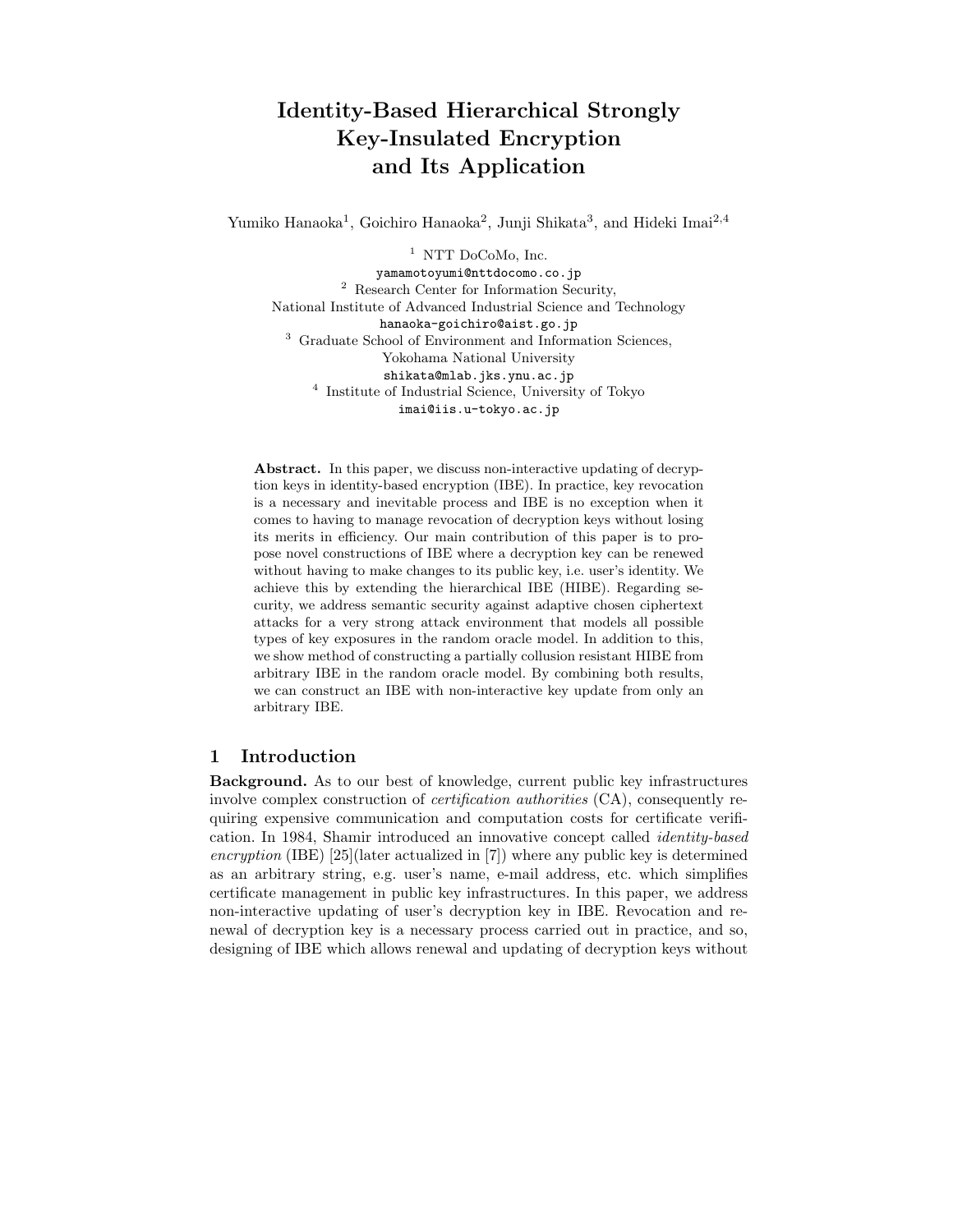losing its merits in efficiency will have considerable implications in the practical crypto-infrastructure. One application of IBE is of a mobile phone scenario, in which case, phone number represents the user identity. It will be both simple and convenient for the mobile phone users to be able to communicate and identify each other by their phone numbers only. The users will also want to keep their phone numbers as fixed identities, and therefore, it is necessary to be able to renew and update the decryption key in a way its corresponding public key will be unchanged. As you can see, in practical situations as seen in this scenario, such problem of IBE can be critical. Our main objective is to solve this problem.

**Our Results.** Our main contribution of this paper is to propose novel constructions of IBE where a decryption key can be renewed without having to make changes to its public key, i.e. user's identity. We start by discussing the impossibility of dealing with such a problem in the conventional IBE model, followed by introducing a new IBE model which makes this possible. Based on the new model, we construct a new IBE in which a decryption key can be updated "non-interactively", that is, *allow user to renew and update his decryption key without any help from the central authority, and most importantly, without having to change his identity.* In our scheme, similar to [13], we assume a *private device* (PD). PD is not connected to the network except at each fixed time period when the decryption key is updated. A *helper key* stored in the PD generates a key-update information which is used to update the decryption key. All secret operations are done by the user alone. Our scheme can be regarded as the first construction of an identity-based version of *strongly secure* key insulated encryption [13]. Here, we mean "strongly" by a system whose security is guaranteed even when its PD is physically compromised. Our scheme is different from [13] in a way that the PD is divided into multiple levels forming a hierarchical structure improving its security.

In brief, our proposed schemes are constructed by extending the hierarchical identity-based encryption schemes (HIBE) [24, 22]. Straightforward extension of HIBE, however, will be completely vulnerable for our attack model. Our major contribution of this paper is the proposal of two secure constructions of IBE that can renew and update the decryption key non-interactively: (1) a generic construction based on any HIBE, and (2) a specific construction based on Gentry-Silverberg HIBE [22]. In the generic construction, only an arbitrary (chosen plaintext secure) HIBE is used to build a chosen ciphertext secure IBE with non-interactive key update. The merit of such scheme is the flexibility it has in selecting the underlying assumption which can be determined depending on the requirement of the system. As a by-product, the same method used in the generic construction can also be used to build a (standard) strongly secure key-insulated encryption from an arbitrary (H)IBE and a standard public key encryption. On the other hand, the specific construction is constructed by directly extending the Gentry-Silverberg HIBE [22]. Although being more efficient than the generic scheme, the specific scheme is based on the bilinear Diffie-Hellman (BDH) assumption [7, 8] and flexibility may become a concern when designing new constructions in terms of security. In addition to our main contribution, we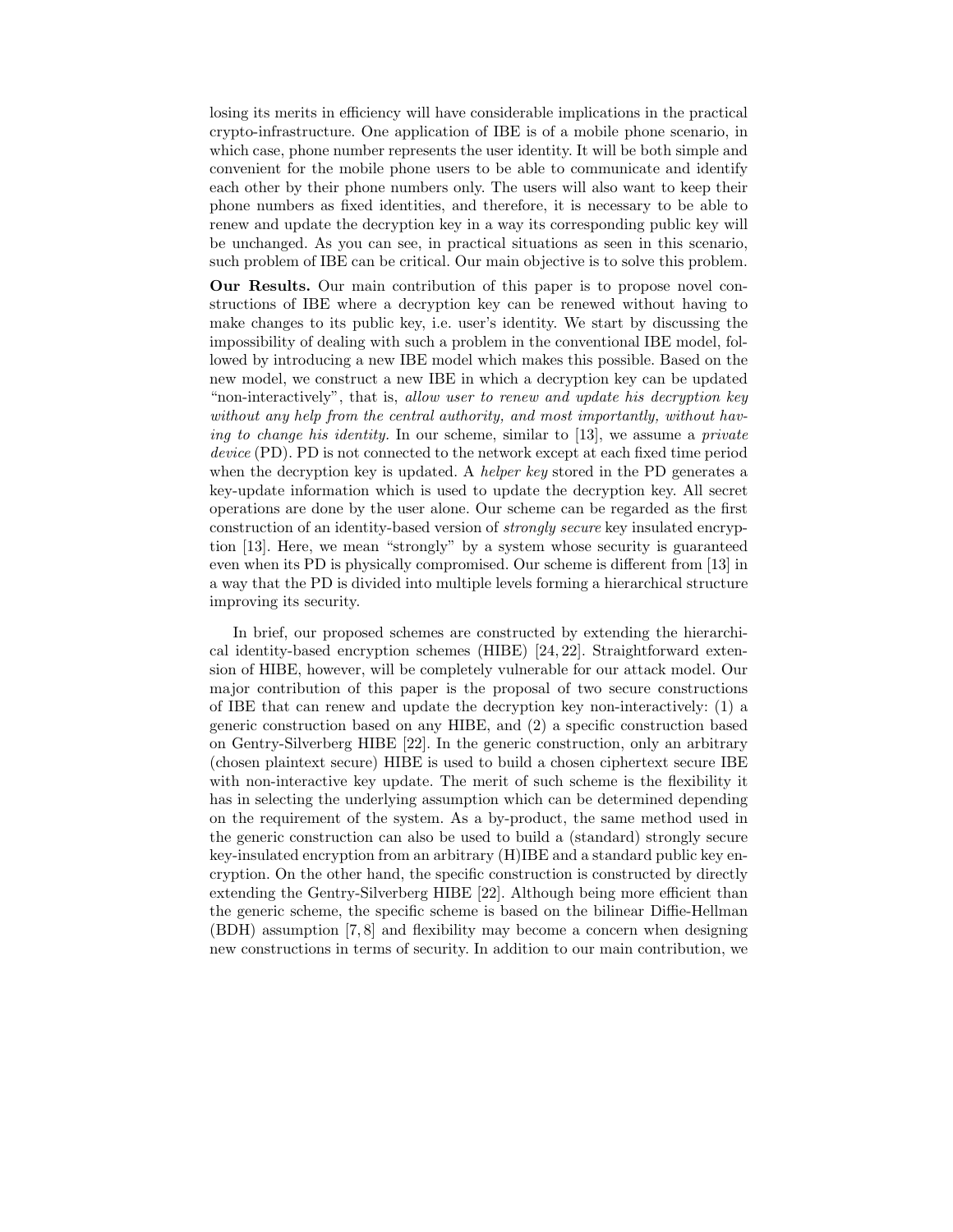also show a construction of a partially collusion resistant HIBE built from only an arbitrary IBE. This can be applied to the above result (i.e. generic scheme) to give a construction of IBE with non-interactive key update built from only an arbitrary IBE. Note that we mean "partial collusion resistant" in a sense that we argue based on the security definition in [24] and not in [22]. Security of our schemes is proved in the random oracle model.

**Applications: Mobile Phone Scenario.** Now let's consider the suitability of introducing a private device (PD) in the mobile phone scenario (see also **Background.**). At first glance, it seems like a hassle to having to use the PD whenever you need to update your decryption key, although, it is not as you might think so. As a mobile phone user, it is your routine job to re-charge your battery every now and then. Now, assume a PD-BC (i.e. a private device that can function also as a battery charger). PD-BC can provide a convenient mean to update the decryption key since updating can be done at the same time you re-charge the battery (which you have to do it anyways). The security of the system is also guaranteed even if the PD-BC is compromised. Here, we introduced a mobile phone scenario, but this is just one of many attractive applications of IBE. Whoever is in high risk of losing the decryption key (e.g. laptop PC user) can benefit from this system. To further improve the security, PD can be stratified into multiple levels. Each level has its own device which updates the device of a level below, each level with varying updating periods. We let the lowest level PD be the least secure device (i.e. PD-BC) of which the keys are updated more frequently than the ones in the higher levels. Security of the devices in each level also increases as the level of the hierarchy goes higher. As an example, the least secure device, PD-BC, updates the decryption key everyday and the helper key stored in the PD-BC is updated (using the PD of a level higher) every 2-3 months. Since lower level PDs are used more frequently, they must be kept in places more handy (e.g. at home or work place) and higher level PDs which are used not as frequently be kept somewhere not as convenient but physically safer (e.g. safe). Our IBE system can guarantee the security even if any level PD is compromised even of the highest one.

**Related Works.** The problem of revocability of private keys in identity-based schemes was initially discussed by Shinozaki, Itoh, Fujioka and Tsujii [26]. Baek and Zheng [2] showed an application of threshold decryption method to IBE. It does decrease the possibility of getting the keys to be exposed in the first place, however, it does not deal with what it can do after key exposure has actually occured. In [16], Dodis and Yung proposed an interesting idea that refreshes the private keys in HIBE. Their scheme provides a solution to the problem of *gradual* key exposure in which the private key is assumed to slowly compromise over time. Boneh and Franklin in their paper ([7], Section 1.1.1) showed the first generalized method for key revocation in IBE schemes. In their scheme, a privileged Private Key Generator (PKG) generates each user's decryption key where its corresponding public key is set to be the concatenation of user identity and fixed length of time the key is available, e.g. "recipient@xxx.xxx  $||$ 2005.01.01-2005.12.31". In such a setting, the public key, despite of whether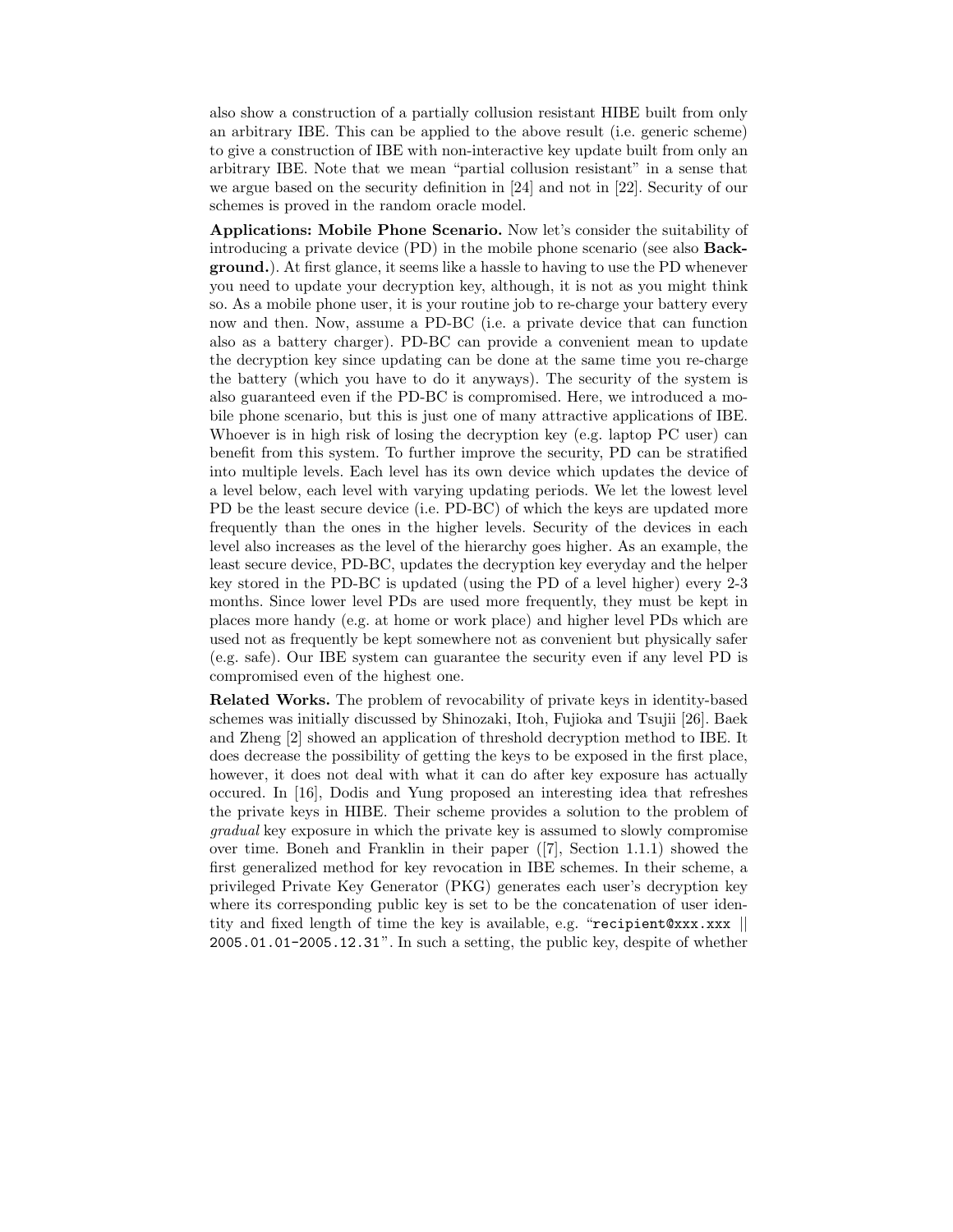it is revoked or not, is renewed regularly by the PKG, and also, the renewal interval must be set short (e.g. per day) to alleviate the damage caused by key exposures. Therefore, having to set the interval short and require frequent contacts with the PKG implies increase in the total communication and computation cost, consequently, losing one of primary advantages of IBE (i.e. low costs in communication and computation). Further, it needs to work out a way to establish a secure channel between the PKG and the user. For instance, it needs to compensate for additional transmission for key issuing and also has to deal with complicated transactions if the secret information used to setup the secure channel is exposed. Moreover, forward security must be considered. It is, hence, not desirable to have to require frequent communication via secure channel with the PKG in IBE as it implicates loss of primary advantages of IBE.

While, on the other hand, as a solution to key exposure and revocation problem in conventional public key systems, Dodis, Katz, Xu and Yung [13] proposed a scheme called *key-insulated encryption*. As said earlier, this scheme also assumes a PD in which it stores the *helper key*. The helper key assists the user to renew his decryption key by generating secrets necessary to update the key. Here, the public key is fixed. In [14, 15], Dodis, Franklin, Katz, Miyaji and Yung further improved [13] with an additional property, forward security. Notice that being able to renew the decryption key without having to make any changes to the corresponding public key as in the key-insulated encryption scheme, is the very technique, desired in IBE. Possible harmonization of the advantages of the two schemes; an identity-based version of a (strongly secure) key-insulated encryption scheme has never been constructed before. Also, there has never been a construction built of a hierarchical version of key-insulated encryption where the PD is organized in a hierarchical tree structure. Besides the related works shown so far, there are other interesting researches done on the topic of key exposure and revocation as well, for example, [21, 1], but both are looked from a non identity-based perspective.

We mentioned earlier that our IBE with non-interactive key update is constructed by extending the HIBE [24, 22]. HIBE is a powerful cryptographic tool and also forms the basis of various cryptographic techniques, e.g. [11]. However, all methods known to construct HIBE [24, 22, 11, 4, 6] require specific assumptions in elliptic curve cryptography, e.g. the BDH problem [7, 8] as the underlying assumption and therefore lacks flexibility in selecting the underlying assumption. (While for IBE, besides BDH, there is also a construction based on quadratic residuosity problem [10].) There is also an open problem for a generic construction of HIBE based on arbitrary IBE and is one of important research topics in this area.

## **2 Model and Definitions**

**Overview of the Model.** Before we start discussing the details of the actual construction of our IBE scheme, recall earlier how we said it was impossible to construct an IBE that allows an essential property as key revocation if based on the model of conventional IBE. To be more specific, it is impossible, based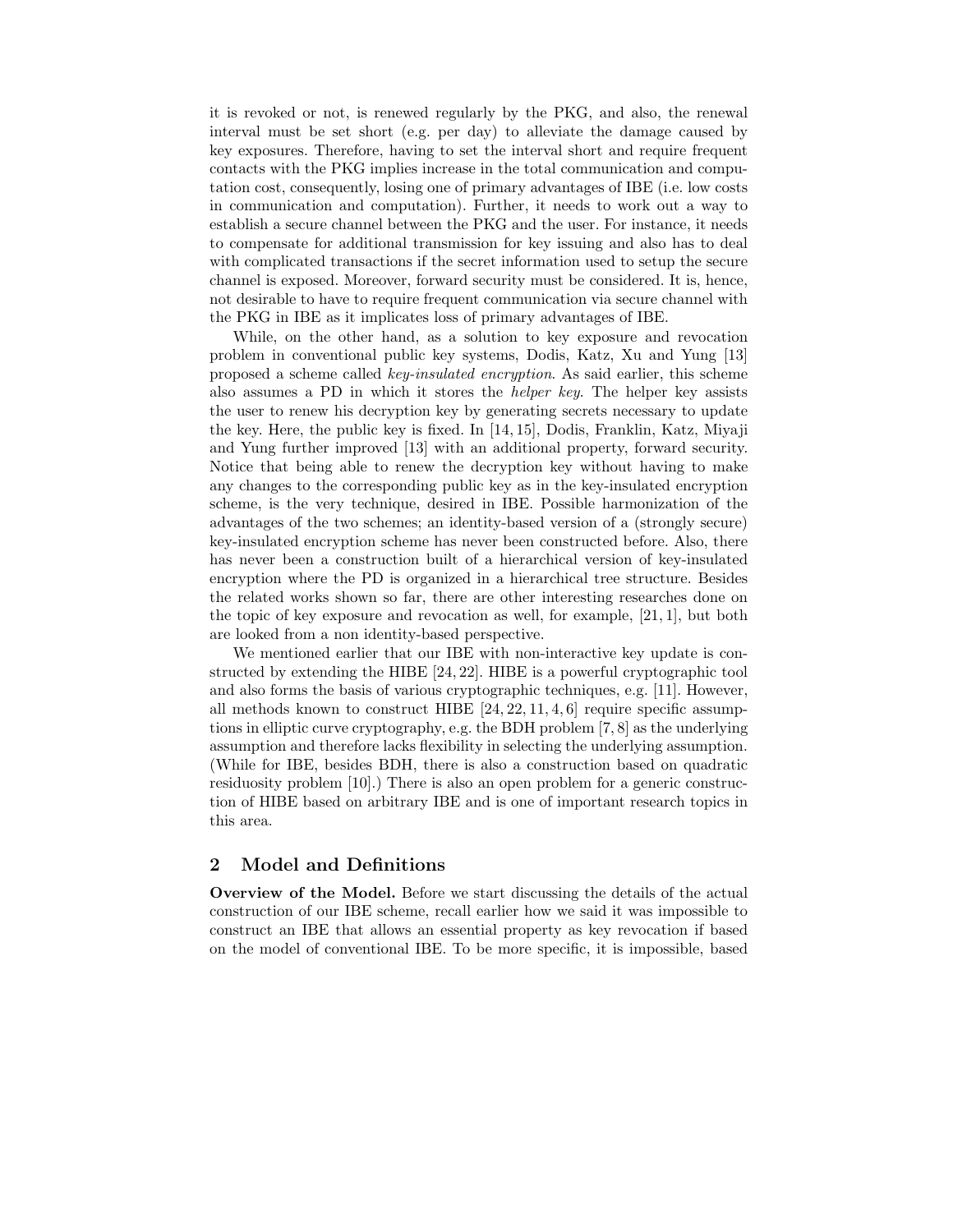on the conventional IBE model, for the user to *immediately* revoke and renew his decryption key *only* at times he needs to renew the decryption key without losing the advantage of IBE in terms of communication cost, since in the conventional IBE, a public parameter distributed at system set up phase and the user's identity are the only parameters used to encrypt a message.

Recall that we said earlier, [7] showed the first generalized method for key revocation based on the conventional IBE model. Their scheme, however, required to establish a secure channel between a user and a PKG which also needed to be available at all times. Moreover, the burden on the PKG was heavy which required the PKG to periodically renew the users' decryption keys at fixed and frequent time intervals. Their model is simple and generally does not have any problem using it and may be practical for some applications. However, there are other situations where their assumption is neither preferred nor available.

We introduce a new model of IBE that can renew and update the decryption keys non-interactively (i.e without any loss in communication cost). We introduce a *private device* (PD) which stores the helper key used to renew the decryption key at regular time intervals without requiring interactions with other entities. We further improve the security by giving hierarchical construction in the PD, letting the keys of each level be renewed using the devices of a level higher (See **Applications: Mobile Phone Scenario** in Sec. 1.). Our model can be regarded as both hierarchical and identity-based extension of key-insulated encryption [13]. Similar to [13], we address *random-access key-update*, namely, allowing one-step renewal of current decryption key to any of the decryption keys of any time period (even the past keys). Random-access key-update lets any ciphertext of any time period to be decrypted at any time.

**Model.** In our model, private devices are structured hierarchically into  $\ell$ -levels, and for  $i = 1, \dots, \ell$ , *i-th level helper key* is stored in the *i*-th level device. Decryption key is stored in the 0-level PD (i.e. mobile phone). Key-update information is generated using the *i-th level helper key* which is used to renew the  $(i - 1)$ -th level helper key for  $i = 2, \dots, \ell$ . Decryption key is renewed using the helper key of the 1st-level PD (i.e. PD-BC). To make things simple, we consider  $\ell = 2$ : 1stand 2nd-level PD corresponds to PD-BC and PD that updates PD-BC helper key, respectively. (Note that this can be generalized for arbitrary  $\ell \geq 1$ .)

Now, let  $T_0(\cdot)$  and  $T_1(\cdot)$  map *time* to corresponding time periods for decryption key and 1st-level helper key, respectively. For example, assuming that decryption key and 1st-level helper key is updated every day and every 2-3 months, respectively, we have  $T_0(2005/\text{Aug.}/26\text{th}/17:00) = 2005/\text{Aug.}/26\text{th}$ and  $T_1(2005/\text{Aug.}/26\text{th}/17:00) = 2005/\text{Jul.}$ -Sep.. In addition, we let  $T_2(\cdot)$  be a function such that for all time,  $T_2$ (time) = 0. At time, time, user updates his decryption key if 1st-level helper key is valid for the time period  $T_1(\text{time})$ , and a 1st-level helper key can be updated at any time. Def. 1 formally addresses this.

**Definition 1 (IKE)** A 2-level *identity-based key-insulated encryption scheme (IKE)* IKE consists of 8 algorithms: IKE = (PGen<sub>IKE</sub>, Gen<sub>IKE</sub>, Δ-Gen<sup>i</sup><sub>KE</sub>, Upd<sub>iKE</sub> (*i* = 1, 2),  $Enc_{IKE}$ ,  $Dec_{IKE}$  and each are described as follows.

**PGen<sub>IKE</sub>**. The *public-parameter generation algorithm* PGen<sub>IKE</sub>( $1^k$ ) where k is the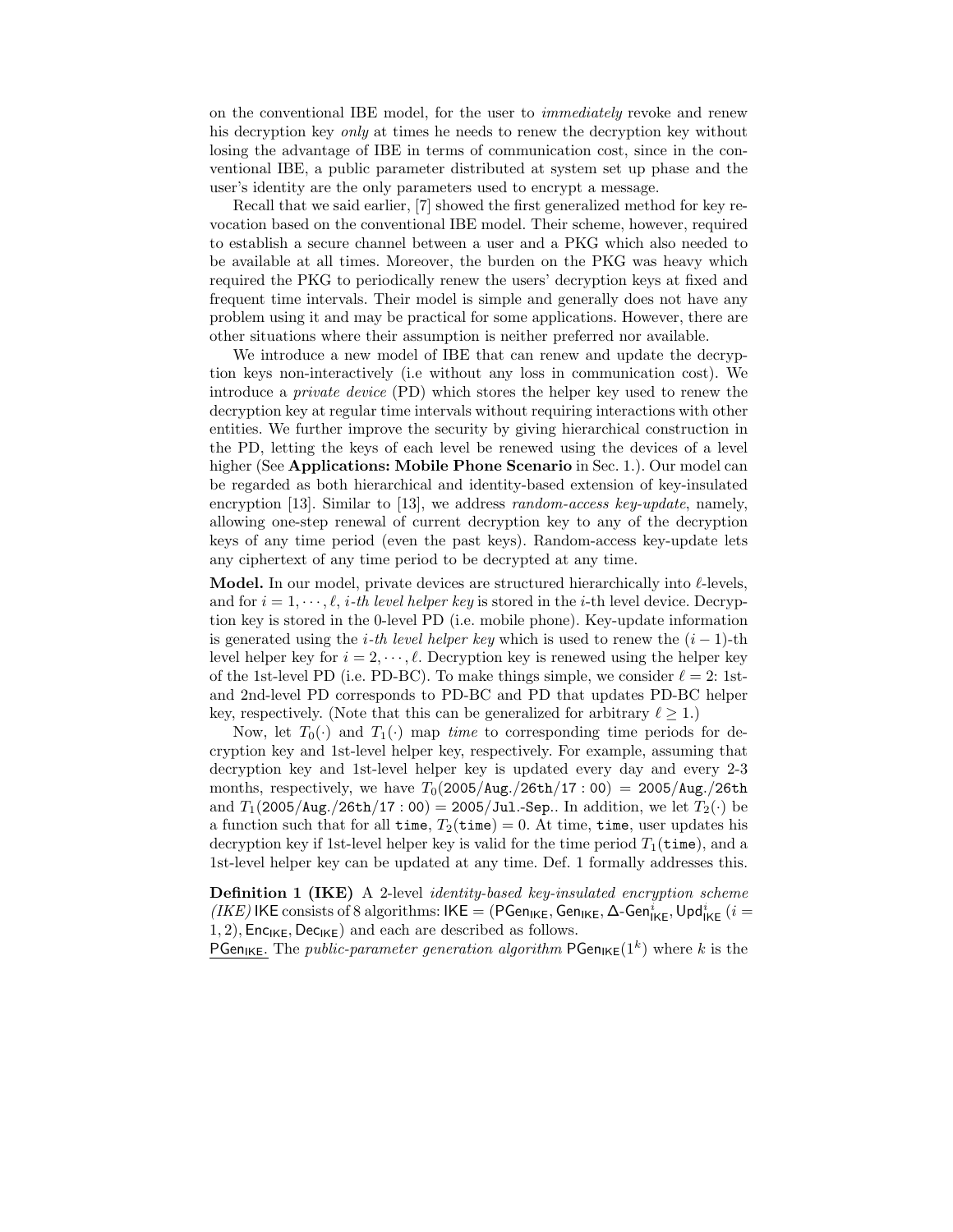security parameter and outputs a master key  $s$  and a public parameter  $p$ . Note that  $PGen_{IKE}$  and  $Gen_{IKE}$  are used by the PKG only.

Gen<sub>IKE</sub>. The *user-secret generation algorithm* Gen<sub>IKE</sub> takes s, p and user's identity U as inputs, and outputs U's initial private keys  $(d_0^0, d_0^1, d_0^2)$  where  $d_0^0$  is the U's initial decryption key, and  $d_0^i$   $(i = 1, 2)$  are stored in U's i-th level PD as initial i-th helper key.

 $\Delta$ -Gen<sub>*IKE*</sub>. A helper key stored in the 1st-level PD and  $\Delta$ -Gen<sub>*IKE*</sub> are used to generate the key-update information required to renew the decryption key. Similarly, a helper key stored in the 2nd-level PD and  $\Delta$ -Gen<sup>2</sup><sub>KE</sub> are used to generate the keyupdate information required to renew the 1st-level helper key. More specifically, for  $i = 1, 2$ , the *key-update information generation algorithm*  $\Delta$ -Gen<sup>i</sup><sub>KE</sub> takes  $d_t^i$ , p, U and time as inputs, and outputs key-update information  $\delta_{T_{i-1}(\text{time})}^{i-1}$  only if  $t = T_i(\mathtt{time}).$ 

 $\bigcup_{\text{pd}_{\text{IKE}}^i} U$ 's decryption key, key-update information  $\delta^0_{T_0(\text{time})}$  and  $\bigcup_{\text{HKE}} d_{\text{IKE}}^1$  are used to generate U's decryption key for time. Similarlly, U's 1st-level helper key, key-<br>undate information  $\delta^1$  and  $\text{Ind}^2$  are used to generate U's 1st-level helper update information  $\delta^1_{T_1(\text{time})}$  and  $\text{Upd}_{\text{IKE}}^2$  are used to generate U's 1st-level helper key for **time**. More specifically, for  $i = 1, 2$ , the *key-update information generation algorithm* Upd<sup>*i*</sup><sub>IKE</sub> takes  $d_t^{i-1}$ , *p* and  $\delta_{T_{i-1}(\text{time})}^{i-1}$  as inputs for any *t*, and outputs a new key  $d_{i-1}^{i-1}(\text{time})$  for time period  $T_{i-1}(\text{time})$ .<br>For the energy close that  $\text{Fro}$  in puts  $m, I$ ,  $n$ 

Enc<sub>IKE</sub>. The *encryption algorithm* Enc<sub>IKE</sub> inputs m, U, p and time where m is a plaintext,  $U$  is the user identity and time indicates the time at which  $m$  is encrypted, and outputs ciphertext  $\langle c, \text{time} \rangle$ .

**Dec<sub>IKE</sub>**. The *decryption algorithm*  $\text{Dec}_{\mathsf{IKE}}$  inputs  $\langle c, \text{time} \rangle$ ,  $d_{\ell}^0$  and p, and outputs  $m$  or  $\perp$  where  $\perp$  indicates failure. Decure correctly recovers the plaintext only if m or  $\perp$  where  $\perp$  indicates failure. Dec<sub>IKE</sub> correctly recovers the plaintext only if  $t = T_0(\texttt{time}).$ 

**Security Definition.** Security of IKE is based on the assumption that adversary does not (illegally) obtain all of the target user's keys all at once. Recall that helper keys of different levels in the hierarchy are managed differently (most likely stored at different places). It is unlikely for such an event to occur, i.e. an adversary to obtain all of the keys of all levels all at once, considering that PDs are disconnected from the network most of the time. We also like to remind that it gets much harder to steal the keys as the levels in the hierarchy increase this is because PDs in the higher levels are connected to the network less frequently and also managed in places physically much safer.

We consider an attack model based on the standard IND-ID-CCA setting in [7, 8] plus the next case: when an adversary is allowed access to any of target user's keys and also the helper keys but excluding the combinations of keys that can trivially lead to the target key from the definition of IKE. Next, we give some examples of key exposures for our security definition.

Examples of Key Exposures. We consider a 2-level IKE: decryption key is renewed every day, 1st-level helper key is renewed every three months and 2ndlevel helper key is never updated. Then, any ciphertext for 2005/Dec./31st should not be decrypted by dishonest means even for the following cases: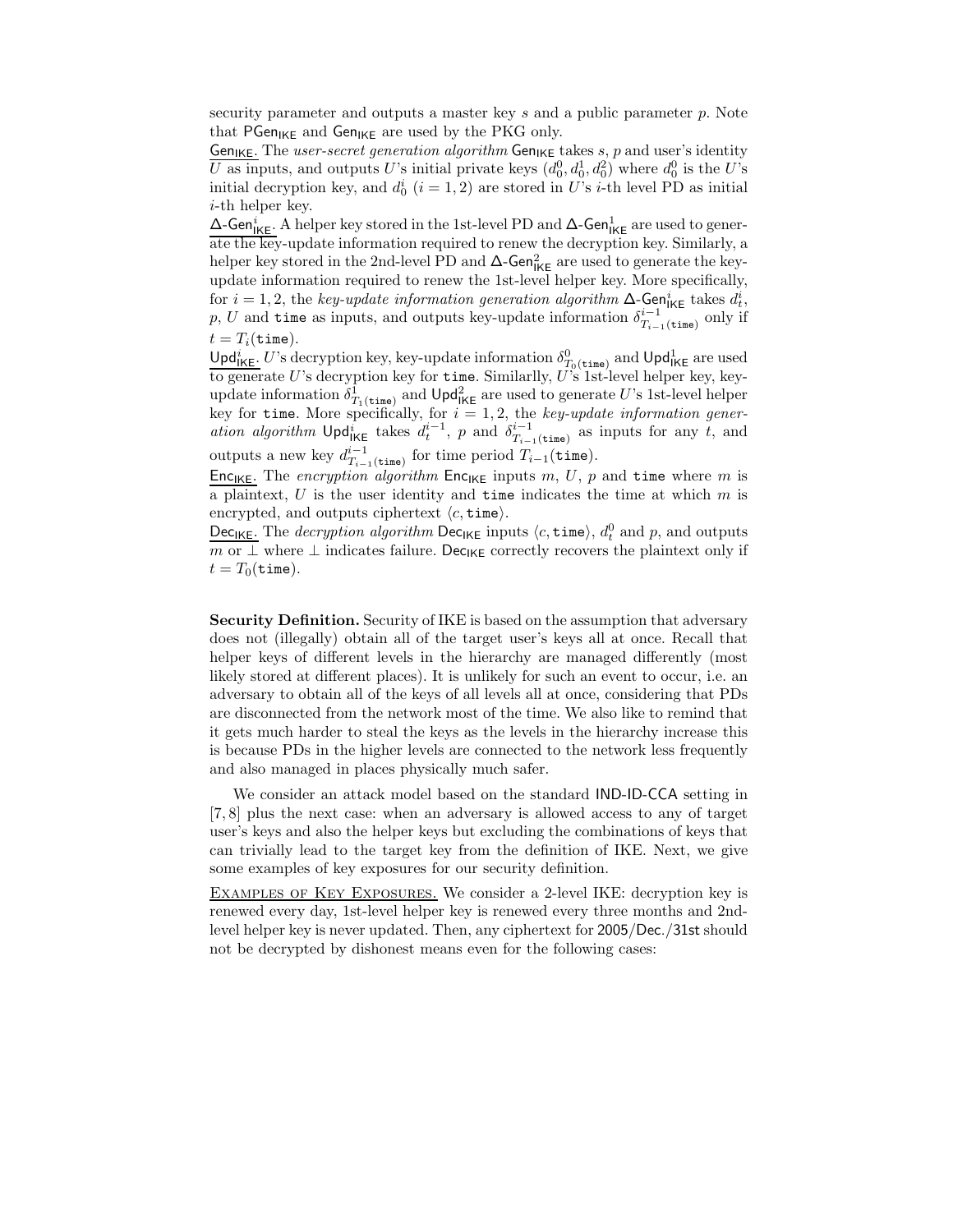- 1. Exposures of the victim's 1st-level helper keys for 2005/Jan.-Mar., ··· , 2005/ Jul.-Sep. and decryption keys for  $2005/Jan./1st, \dots$ ,  $2005/Dec./30th$
- 2. Exposures of the victim's 2nd-level helper key and decryption keys for 2005/ Jan./1st, ··· , 2005/Dec./30th
- 3. Exposures of the victim's 2nd-level helper key and 1st-level helper keys for 2005/Jan.-Mar., ··· , 2005/Oct.-Dec.

Again, we exclude the combinations of keys that can trivially determine the target key, for example, exposures of both the victim's 1st-level helper key for 2005/Oct.-Dec. and decryption key for 2005/Dec./30th. It is obvious that a decryption key for 2005/Dec./31st is easily computable from the definition of IKE. We do not consider these cases.

Next, we formally address the security definition. In our attack model, adversary is allowed access to the following four types of oracles: (1) *key generation oracle*  $\mathsf{KG}(\cdot, s, p)$ , which on input U, returns U's initial decryption keys  $(d_0^0, d_0^1, d_0^2)$  and (2) *left-or-right encryption oracle*  $LR(\cdot, \cdot, \cdot, \cdot, p, b)$  [3], which for given  $U$ , time and equal length messages  $m_0, m_1$ , returns *challenge ciphertext*  $c := \text{Enc}_{\text{IKE}}(m_b, U, p, \text{time})$  where  $b \in_R \{0, 1\}$ , and models encryption requests of an adversary of a user identity and a message pair of his choice. The third is a (3) *decryption oracle*  $D(\cdot, \cdot, s, p)$  which on input U and  $\langle c, \text{time} \rangle$ , returns decryption result of c with the corresponding decryption key  $d_t^0$  where  $t = T_0(\text{time})$ .<br>This models chosen ciphertext attack With these three oracles KG IR and D This models chosen ciphertext attack. With these three oracles, KG, LR and D, the standard IND-ID-CCA setting can be modeled. In addition to the above, we introduce a (4) *key issue oracle*  $\mathsf{KI}(\cdot,\cdot,\cdot,s,p)$  which on input i, U and time, returns  $d_t^i$  where  $t = T_i(\text{time})$ . This models partial exposure of honest user's keys including the victim's keys. The adversary may query the four oracles adaptively in any order he wants subject to the restriction that he makes only one query to LR. Let  $U^*$  be the user's identifier of this query, and let  $\langle c^*, \mathsf{time}^* \rangle$  denote the challenge ciphertext returned by LR in response to this query. Also, the adversary is not allowed to ask KG and KI for queries which can trivially determine  $U^*$ 's decryption key for time<sup>∗</sup> from the definition of IKE. The adversary succeeds the attack by guessing the value  $b$ , and the scheme is considered to be secure if any probabilistic polynomial time adversary has success probability negligibly close to  $1/2$ .

**Definition 2 (KE-CCA security)** Let IKE be a 2-level identity-based keyinsulated encryption scheme. Define adversary  $A$ 's succeeding probability as:

$$
\mathsf{Succ}_{A,\mathsf{IKE}} := \Pr[(s,p) \leftarrow \mathsf{PGen}_{\mathsf{IKE}}(1^k); b \in_R \{0,1\};
$$
  

$$
b' \leftarrow A^{\mathsf{KG}(\cdot,s,p), \mathsf{LR}(\cdot,\cdot,\cdot,\cdot,p,b), \mathsf{D}(\cdot,\cdot,s,p), \mathsf{KI}(\cdot,\cdot,\cdot,s,p)}: b' = b]
$$

where  $U^*$  is never asked to  $\mathsf{KG}(\cdot, s, p)$  and  $(U^*, \langle c^*, \mathsf{time} \rangle)$  is never asked to  $D(\cdot, \cdot, s, p)$  such that  $T_0(\text{time}) = T_0(\text{time}^*)$ . A can ask KI for any keys of any users if there exists a "special level"  $j \in \{0, 1, 2\}$  such that

**–** KI(j, U<sup>∗</sup>, time, s, p) is never asked for any time, and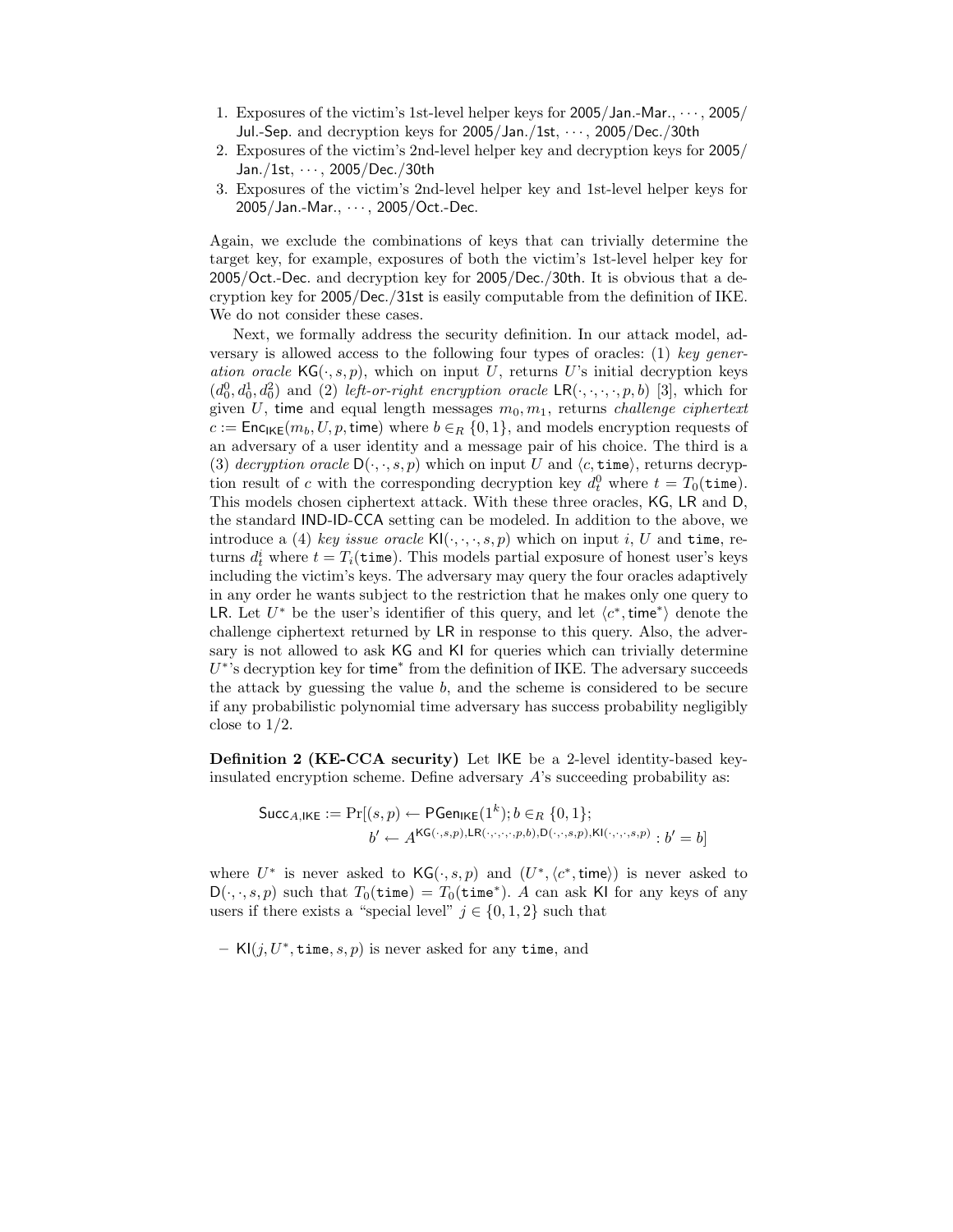**−** KI( $i, U^*$ , time,  $s, p$ ) is never asked for any ( $i$ , time) such that  $i < j$  and  $T_i(\texttt{time}) = T_i(\texttt{time}^*)$ .

Then, IKE is *KE-CCA secure* (KE-CCA stands for *key exposure & chosen ciphertext attack*) if, for any probabilistic polynomial time adversary A,  $\vert$ Succs<sub>A,IKE</sub> −  $1/2$  is negligible. (Note that a "special level" is a level in which the PD of  $U^*$  is not compromised. Also, recall 0-level PD is the user's terminal, i.e. the mobile phone.)

**Exposure of Key-Update Information.** If we look closer into the security of IKE, it can be realized that exposure of key-update information should also be considered in addition to the above discussion. Although, we can also see that it is obvious that if  $\delta^i_{T_i(\text{time})}$  can be computed from  $d^i_{T_i(\text{time})}$  and  $d^i_t$  for any time and  $t$ , then, exposure of key-update information can be simulated by using KI. Hence, if this property holds, then the security definition so far discussed will be sufficient (by itself) even when exposure of the key-update information is considered. As a matter of fact all of our constructions satisfy this property.

## **3 Straightforward IKE from HIBE is Insecure**

Although HIBE and IKE are alike in some sense, it is not as simple as bringing HIBE as building blocks to construct KE-CCA secure IKE. We give further discussion on this later, but first, we clarify the relation between HIBE and IKE.

**Brief Review of HIBE.** HIBE distributes the workload of the PKG in IBE by organizing the PKGs in a hierarchical tree structure. Security definition of an HIBE follows. This definition runs parallel with [22] which is the hierarchical extension of Boneh and Franklin's IBE [7, 8]. Note that 1-level HIBE refers to a standard IBE. A user in an HIBE hierarchy is defined as a tuple of identities:  $(D<sup>t-1</sup>.D<sup>t-2</sup>. \cdots D<sup>0</sup>)$  where t denotes depth of the hierarchy. The user's ancestors in the hierarchy tree include the root-PKG and users/sub-PKGs whose identities are  ${(D<sup>t-1</sup>.D<sup>t-2</sup>.···.D<sup>i</sup> : 0 ≤ i ≤ t - 1)}.$ 

**Definition 3 (HIBE)** A t*-level hierarchical identity-based encryption (HIBE)* HIBE consists of  $3+t$  algorithms: HIBE = (PGen<sub>HIBE</sub>, Gen $_{\text{HIBE}}^i$  ( $1 \leq i \leq t$ ), Enc<sub>HIBE</sub>,  $Dec_{HIBE}$ ) and are defined as follows:

**PGen<sub>HIBE</sub>**. The *public-parameter generation algorithm* **PGen**<sub>HIBE</sub> $(1^k)$  where k is the security parameter, outputs root-master key  $s$  and public parameter  $p$ . PGen<sub>HIBE</sub> is used only by the root-PKG.

 $Gen<sub>HIBE</sub><sup>i</sup>$ . The *user-secret generation algorithm* Gen<sup>t</sup><sub>HIBE</sub> inputs  $D^{t-1}$ , s and p, and outputs  $D^{t-1}$ 's key  $s_{D^{t-1}}$ . Similarly, Gen<sup> $t-i+1$ </sup> takes  $D^{t-1} \cdot D^{t-2} \cdot \cdots \cdot D^{t-i}$ ,  $s_{D^{t-1}.D^{t-2}.\dots D^{t-i+1}}$  and p as inputs, and outputs  $D^{t-1}.D^{t-2}.\dots D^{t-i}$ 's key  $s_{D^{t-1},D^{t-2},\dots,D^{t-i}}$  for  $2 \leq i \leq t$ . Here, for  $1 \leq i \leq t-1$ ,  $s_{D^{t-1},D^{t-2},\dots,D^{t-i}}$  is the sub-master key which enables  $D^{t-1}.D^{t-2}. \cdots .D^{t-i}$  to generate his descendant's keys, and  $s_{D^{t-1}.D^{t-2}.\dots D^0}$  is the decryption key of  $D^{t-1}.D^{t-2}.\dots D^0$ .

Enc<sub>HIBE</sub>. The *encryption algorithm* Enc<sub>HIBE</sub> takes  $m, D^{t-1}.D^{t-2}. \cdots. D^0$  and p as inputs where m is a plaintext and  $D^{t-1} \cdot D^{t-2} \cdot \cdots \cdot D^0$  is the receiver's identity.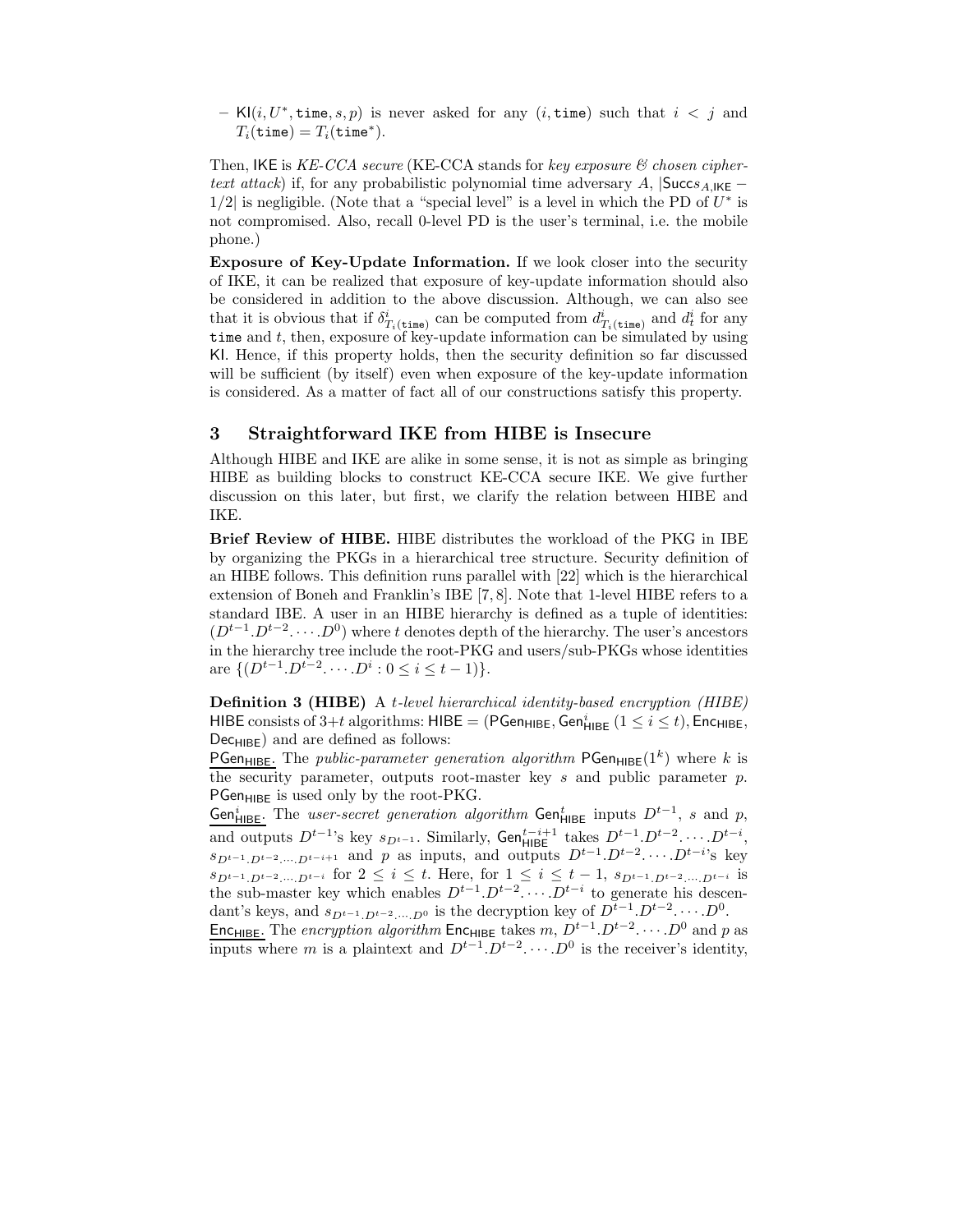and outputs a ciphertext c.

Dec<sub>HIBE</sub>. The *decryption algorithm* Dec<sub>HIBE</sub> takes c,  $s_{D^{t-1},D^{t-2},\dots,D^0}$  and p as inputs, and outputs m or  $\perp$  which means failure. Dec<sub>HIBE</sub> recovers the plaintext only if c is encrypted correctly using  $D^{t-1}.D^{t-2}. \cdots .D^0$  as an encryption key.

Security of an HIBE is defined as follows. An adversary adaptively selects a target user's identity and equal length messages  $m_0, m_1$  and submits to a *left-or-right encryption* oracle LR which returns ciphertext of  $m_b$  such that  $b \in_R \{0, 1\}$  for a target user. The adversary also have access to a *decryption oracle* D which gives decryption results of any ciphertext except for the challenge ciphertext from LR. There is also a *key generation oracle* KG which exposes any user key except for the target's and its ancestors'. HIBE is *secure* if an adversary correctly determines b with probability at most  $1/2 + neq$  where neg is negligible. HIBE is IND-HID-CCA (resp. IND-HID-CPA) if unlimited access to D and KG (resp. only KG) is allowed [22]. HIBE is  $IND-wHID-CCA$  (resp. IND-wHID-CPA) if unlimited access (resp. no access) to D is allowed while the number of queries to KG is bounded as follows [24]: unlimited access is allowed for at least one level in the hierarchy, but for the rest of the levels, the number of queries do not exceed the threshold value w such that  $w = O(poly(k))$ . See Appendix A for more details.

**An Insecure IKE from HIBE.** Consider the following (insecure) construction of a 2-level IKE based on a 3-level HIBE: In the initial phase, PKG generates  $(s, p) := \mathsf{PGen}_{\mathsf{HIBE}}(1^k)$  and user U's 2nd-level helper key  $d_0^2 := \mathsf{Gen}_{\mathsf{HIBE}}^3(U, s, p)$ . At time, U generates his 1st-level helper key  $d_{T_1(\text{time})}^1 := \text{Gen}_{\text{HIEE}}^2(T_1(\text{time}), d_0^2, p)$ and decryption key  $d_{T_0(\text{time})}^0 := \text{Gen}_{\text{HIBE}}^1(T_0(\text{time}), d_{T_1(\text{time})}^1, p)$ . For a message m<br>for L st time, a sinkertary ais concreted as  $e = \text{Enc}(\text{max } U, T_1(\text{time}) \cdot T_1(\text{time}))$ for U at time, a ciphertext c is generated as  $c = \text{Enc}_{\text{HIBE}}(m, U.T_1(\text{time}).T_0(\text{time}), p)$ . Renewal of decryption keys in IBE from HIBE is described in [24] as well.

We show a straightforward construction of an IKE from HIBE which is insecure (i.e. not KE-CCA secure). The above (insecure) construction does not satisfy the security of 2. and 3. of the EXAMPLES OF KEY EXPOSURES. from the previous section. Namely, if the 1st-level PD (or the PD-BC) is stolen at 2005/Oct./1st/0:00, then confidentiality of the ciphertexts generated during period 2005/Oct.-Dec. is lost. Morover, exposure of the 2nd-level helper key can alone compromise the security for any time period. Therefore, a straightforward construction of IKE from HIBE is not KE-CCA secure.

## **4 Generic Construction**

**Basic Idea.** As shown in the previous section, straightforward construction of an IKE from HIBE is vulnerable, and for such a system, loss of only one of users' PDs implies compromisation of the entire system. In this section, we show a generic construction of a secure IKE built from three distinct HIBEs. Here's the general idea: each of three HIBEs each plays a part to mutually secure the different types of key exposures, consequently, protecting the system totally, guaranteeing its security even if a PD is compromised. We extend a technique called *multiple encryption* proposed in [28] to construct a KE-CCA secure IKE from HIBE. It is important to note that the original [28] scheme is applied only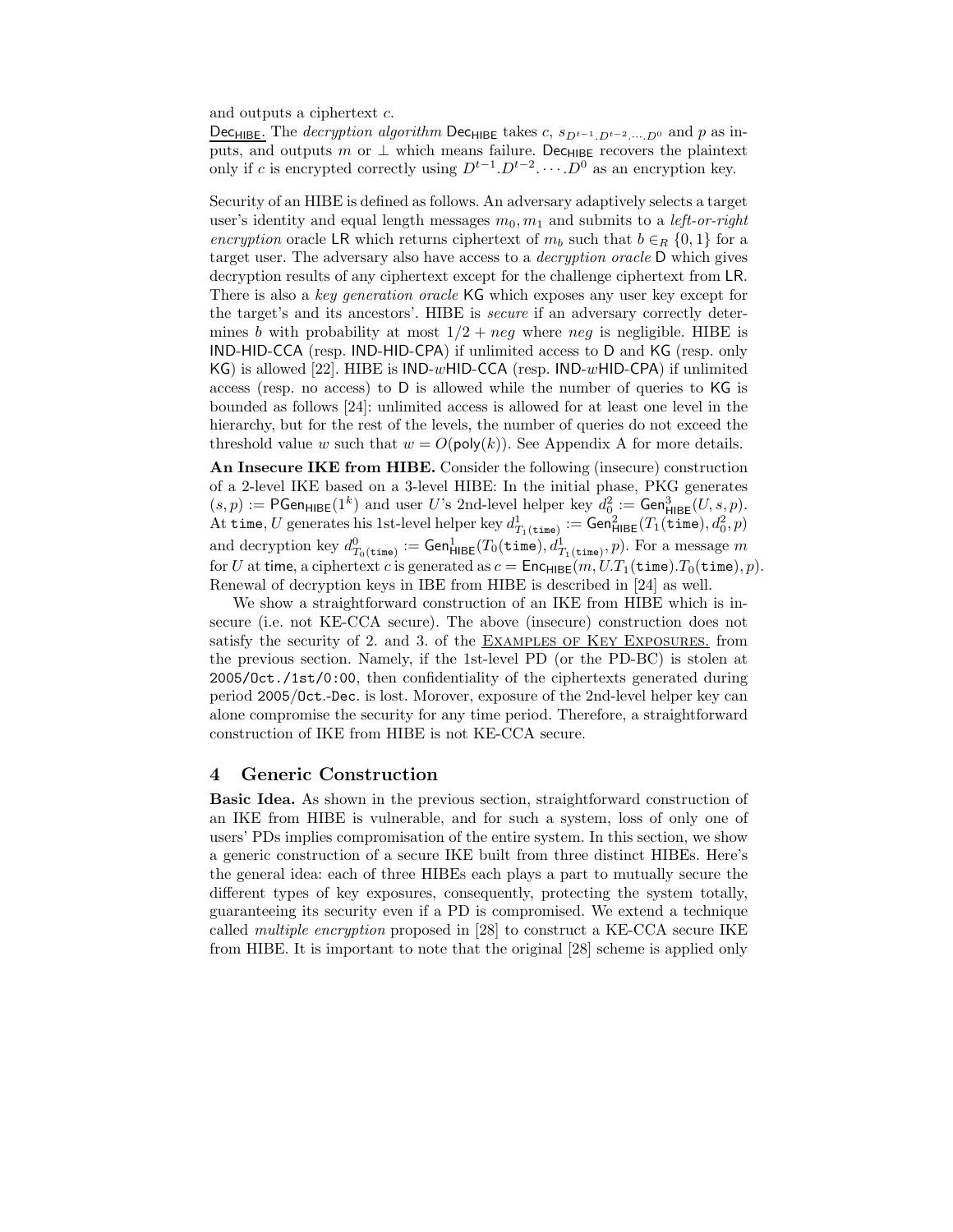| $\mathsf{PGen}_{\mathsf{IKE}}(1^k)$ :                                                                                                             | $Gen_{IKE}(s, p, U)$ :      |                                                                                          |
|---------------------------------------------------------------------------------------------------------------------------------------------------|-----------------------------|------------------------------------------------------------------------------------------|
| $(s_h, p_h) \leftarrow \mathsf{PGen}_{\mathsf{HIBE}_h}(1^k), 1 \leq h \leq 3$                                                                     | parse $s = (s_1, s_2, s_3)$ |                                                                                          |
| choose $H_h$ , $1 \leq h \leq 3$                                                                                                                  |                             | $s_{h,U} \leftarrow$ Gen $_{\text{HIBE}_h}^h(U, s_h, p_h), 1 \leq h \leq 3$              |
| return $s := (s_1, s_2, s_3)$                                                                                                                     |                             | $d_0^0 := (s_{1,U}, \cdot, \cdot), d_0^1 := (s_{2,U}, \cdot), d_0^2 := s_{3,U}$          |
| return $(d_0^0, d_0^1, d_0^2)$<br>$p := (p_1, p_2, p_3, H_1, H_2, H_3)$                                                                           |                             |                                                                                          |
| $\Delta$ -Gen <sub>IKF</sub> $(d_t^1, p, U, \text{time})$ :                                                                                       |                             | $\overline{\Delta \text{-Gen}^2_{\text{IKE}}}(d_0^2, p, U, \texttt{time})$ :             |
| parse $d_t^1 = (\sigma_2, \sigma_3)$                                                                                                              |                             | parse $d_0^2 = \sigma_3 (= s_{3,U})$                                                     |
| $\sigma'_h \leftarrow$ Gen <sub>HIBE<sub>h</sub></sub> (T <sub>0</sub> (time), $\sigma_h, p_h$ ), $h = 2, 3$                                      |                             | $\sigma_3' \leftarrow \mathsf{Gen}_\mathsf{HIBE_3}^2(T_1(\mathtt{time}), \sigma_3, p_3)$ |
|                                                                                                                                                   |                             | return $\delta_{T_1(\text{time})}^1 := \sigma_3'$                                        |
| return $\delta_{T_0(\text{time})}^0 := (\sigma'_2, \sigma'_3)$<br>$\overline{\text{Upd}_{\text{IKE}}^1(d_t^0, p, \delta_{T_0(\text{time})}^0)}$ : |                             | $\overline{\mathsf{Upd}_{\mathsf{IKE}}^2(d_t^1, p, \delta_{T_1(\mathtt{time})}^1)}$ :    |
| parse $d_t^0 = (\sigma_1, \sigma_2, \sigma_3)$                                                                                                    |                             | parse $d_t^1 = (\sigma_2, \sigma_3)$                                                     |
| parse $\delta_{T_0(\text{time})}^0 = (\sigma'_2, \sigma'_3)$                                                                                      |                             | parse $\delta^1_{T_1(\text{time})} = \sigma'_3$                                          |
| return $d_{T_0(\text{time})}^0 := (\sigma_1, \sigma_2', \sigma_3')$                                                                               |                             | return $d_{T_1(\text{time})}^1 := (\sigma_2, \sigma_3')$                                 |
| $Enc_{IKE}(m, U, p, \text{time})$ :                                                                                                               |                             |                                                                                          |
| $\overline{m}_1, \overline{m}_2 \in_R \{0,1\}^n, \overline{m}_3 := m \oplus \overline{m}_1 \oplus \overline{m}_2$                                 |                             |                                                                                          |
| $r_1, r_2, r_3 \in_R \{0,1\}^{k_1}$                                                                                                               |                             |                                                                                          |
| $R_h := H_h(m, \overline{m}_h, r_1, r_2, r_3), 1 \leq h \leq 3$                                                                                   |                             |                                                                                          |
| $U_1 := U, U_2 := U.T_0$ (time), $U_3 := U.T_1$ (time). $T_0$ (time)                                                                              |                             |                                                                                          |
| $c_h := \mathsf{Enc}_{\mathsf{HIBE}_h}(\overline{m}_h    r_h, U_h, p_h; R_h), 1 \leq h < 3$                                                       |                             |                                                                                          |
| $\mathsf{return}\ \langle c,\mathtt{time}\rangle := \langle (c_1,\underline{c_2},c_3),\mathtt{time}\rangle$                                       |                             |                                                                                          |
| $Dec_{IKE}(\langle c', \mathtt{time} \rangle, d_t^0, p)$ :                                                                                        |                             |                                                                                          |
| output $\perp$ and halt if $t \neq T_0$ (time)                                                                                                    |                             |                                                                                          |
| parse $c' = (c'_1, c'_2, c'_3)$                                                                                                                   |                             |                                                                                          |
| parse $d_t^0 = (\sigma_1, \sigma_2, \sigma_3)$                                                                                                    |                             |                                                                                          |
| $(\overline{m}_h'  r_h') \leftarrow \mathsf{Dec}_{\mathsf{HIBE}_h}(c_h', \sigma_h, p_h), 1 \leq h \leq 3$                                         |                             |                                                                                          |
| $m' := \bigoplus_{1 \leq h \leq 3} \overline{m}'_h$                                                                                               |                             |                                                                                          |
| validity check by re-encryption                                                                                                                   |                             |                                                                                          |
| return $m'$                                                                                                                                       |                             |                                                                                          |

**Fig. 1.** Generic Construction of KE-CCA Secure IKE from IND-HID-CPA HIBE.

to standard public key encryption, so, straightforward adoption of this scheme, again, does not immediately imply a secure IKE.

**Construction.** Fig. 1 shows a generic construction of KE-CCA secure IKE from any HIBE where each of HIBEs has only *chosen plaintext security*, i.e. IND-HID-CPA (See Appendix A). Here, we give supplementary explanation of the Fig. 1 and give discussion on our generic construction in more details.

Let  $HIBE_h = (PGen_{HIBE_h}, Gen_{HIBE_h}^i (1 \le i \le h), Enc_{HIBE_h}, Dec_{HIBE_h})$  be *h*-level HIBE for  $1 \leq h \leq 3$  and construct a 2-level IKE  $\mathsf{IKE} = (\mathsf{PGen}_{\mathsf{IKE}}, \mathsf{Gen}_{\mathsf{IKE}}, \Delta\text{-Gen}_{\mathsf{IKE}}^i)$  $\textsf{Upd}_{\mathsf{IKE}}^i$   $(i = 1, 2)$ ,  $\textsf{Enc}_{\mathsf{IKE}}, \textsf{Dec}_{\mathsf{IKE}})$  as follows.

 $PGen_{IKE}$  sets up the master keys and public parameters of  $HIBE_h$  and cryptographic hash functions  $H_h: \{0,1\}^{2n+3k_1} \to \mathcal{CONT}$  for  $1 \leq h \leq 3$  where n denotes the size of a message of IKE.  $\mathcal{COTN}$  is the internal coin-flipping space of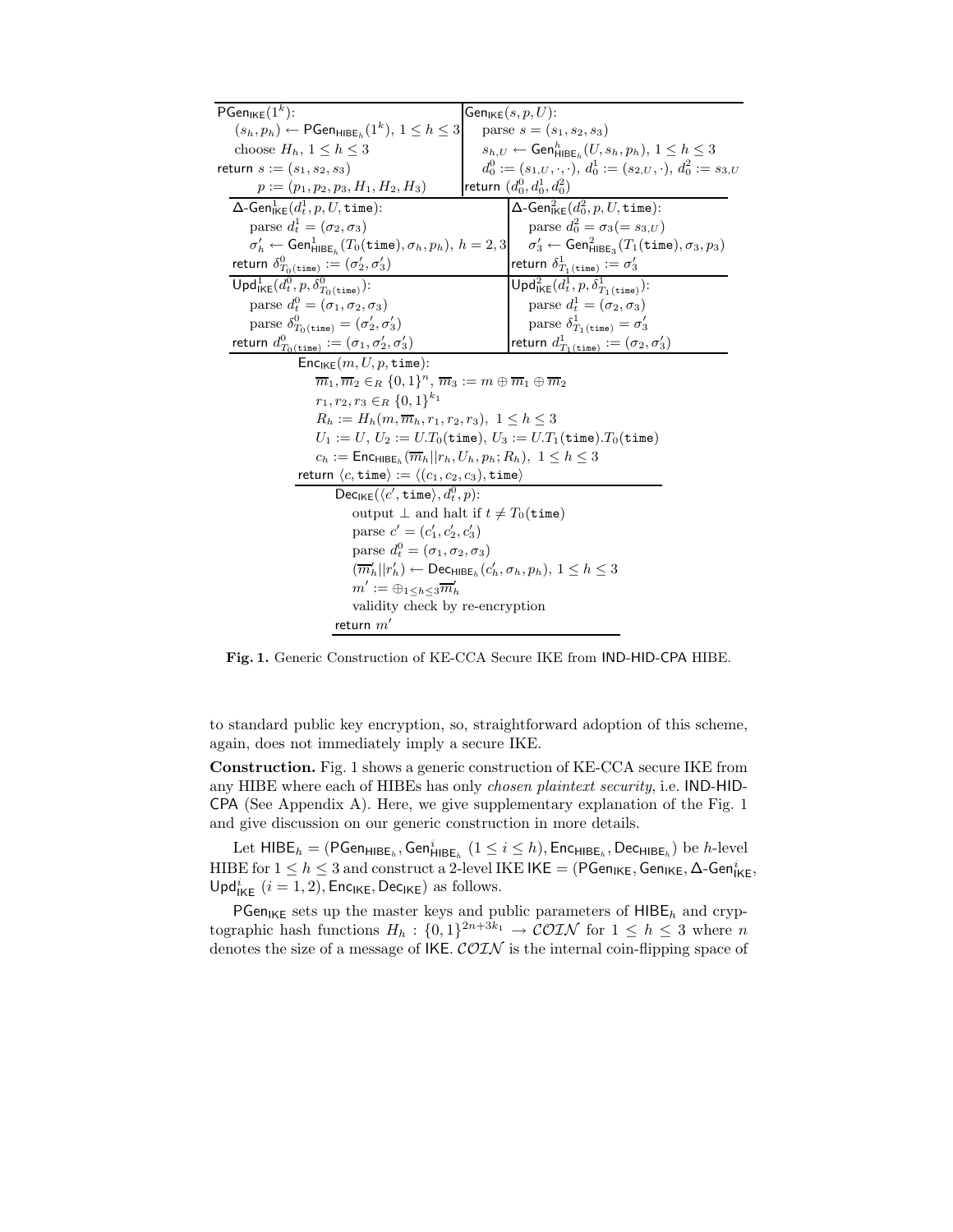Enc<sub>HIBE<sub>h</sub></sub> assuming that  $n + k_1$  is the size of a message in  $HIBE_h$ <sup>1</sup>. The security analysis will view  $H_h$  as random oracles. Gen<sub>IKE</sub> generates U's secrets of  $HIBE_h$ for  $1 \leq h \leq 3$  as U's initial key for IKE.  $\Delta$ -Gen<sup>1</sup><sub>IKE</sub> generates decryption keys of HIBE<sub>2</sub> and HIBE<sub>3</sub> for identities  $U.T_0$ (time) and  $U.T_1$ (time).  $T_0$ (time), respectively, as the "differential" of the U's previous key and of the next renewed key at time. Then,  $\bigcup_{k\in\mathbb{N}} \mathcal{G}_{\text{R}}^{d_{\text{I}}}$  generates U's decryption key of IKE for time by com-<br>bining the differential with the U's previous key. Similarly,  $\Lambda$ -Gen<sup>2</sup> generates bining the differential with the U's previous key. Similarly,  $\Delta$ -Gen<sub>IKE</sub> generates a sub-master key of HIBE<sub>3</sub> for  $UT_1(\text{time})$ , and  $\text{Upd}_{\text{IKE}}^2$  generates  $\overline{U}$ 's 1st-level<br>helper key of IKE for time by combining  $U$ 's previous key and  $\Delta \text{-Gen}^2$  's outhelper key of IKE for time by combining U's previous key and  $\Delta$ -Gen<sup>2</sup><sub>IKE</sub>'s out-<br>put. Fncues *securely* integrates the three encryption algorithms of h-level HIRE put. Enc<sub>IKE</sub> *securely* integrates the three encryption algorithms of h-level HIBE for  $1 \leq h \leq 3$ . First, a plaintext m is divided into three shares  $\overline{m}_1, \overline{m}_2, \overline{m}_3$ , and each  $\overline{m}_h$  (1  $\leq h \leq 3$ ) is encrypted by h-level HIBE HIBE<sub>h</sub> for identity  $U_h$  where  $U_1 := U, U_2 := U.T_0$ (time) and  $U_3 := U.T_1$ (time).  $T_0$ (time). Here, the technique in [28] is applied (but not straightforwardly, as mentioned earlier) to securely integrating the three underlying HIBEs. Dec<sub>IKE</sub> recovers each of the three shares and composes them to recover the plaintext. It also checks the validity of the ciphertext by re-encryption. Namely,  $R'_{h} := H_h(m', \overline{m}'_h, r'_1, r'_2, r'_3)$  and  $\nu_h \leftarrow \textsf{Enc}_{\textsf{HIBE}_h}(\overline{m}_h' || r_h', U_h, p_h; R_h')$  are computed for  $1 \leq h \leq 3$ , unless  $\nu_h = c_h',$ for all h, output  $\perp$ , otherwise output m'. This scheme can easily be generalized to an  $\ell$ -level IKE for arbitrary  $\ell \geq 1$ .

**Definition 4 (** $\gamma$ **-uniformity [20])** Let HIBE = (PGen<sub>HIBE</sub>, Gen $_{\text{HIBE}}^{i}$  (1  $\leq i \leq$ t), Enc<sub>HIBE</sub>, Dec<sub>HIBE</sub>) be t-level HIBE. For given  $D^{t-1}.D^{t-2}...D^{0}$ , x, y and z, define

$$
\begin{aligned} \gamma(D^{t-1}.D^{t-2}. \cdots .D^0, x, y, z) \\ := & \Pr[r \leftarrow_R \mathcal{COLN}: z = \mathsf{Enc}_{\mathsf{HIBE}}(x, D^{t-1}.D^{t-2}. \cdots .D^0, y; r)], \end{aligned}
$$

where  $\mathcal{COLN}$  is the internal coin-flipping space for  $\mathsf{Enc}_{\mathsf{HIBF}}$ . We say that HIBE is  $\gamma$ -uniform if  $\gamma(D^{t-1}.D^{t-2}. \cdots D^0, x, y, z) \leq \gamma$  for any  $D^{t-1}.D^{t-2}. \cdots D^0, x,$  $y$  and  $z$ .

**Theorem 1** *The above scheme is a KE-CCA secure 2-level IKE in the random oracle model, assuming that*  $HIBE_h$  ( $1 \leq h \leq 3$ ) *are* **IND-HID-CPA** *HIBEs. More precisely, suppose there is an adversary* A *who can break the above scheme with* probability  $1/2 + \epsilon_A$  *with run time at most*  $t_A$ *. Suppose* A *makes at most*  $q_{\text{KG}}$ *,*  $q_{\text{K1}}$ *,*  $q_{\text{D}}$ *,*  $q_{H_1}$ *,*  $q_{H_2}$ *,*  $q_{H_3}$  *queries to* KG, KI, D,  $H_1$ ,  $H_2$ ,  $H_3$ *, respectively. Then, there is another adversary* B *who can break at least one of*  $HIBE_h$   $(1 \leq h \leq 3)$ *in the sense of* **IND-HID-CPA** *with probability*  $1/2 + \epsilon_B$ *, and running time*  $t_B$  *is:* 

$$
\epsilon_B \ge \frac{1}{3}\epsilon_A - \frac{1}{3}\frac{q_{H_1} + q_{H_2} + q_{H_3}}{2^{k_1}} - \frac{1}{6}q_{\text{D}}\gamma_{max},
$$
  
\n
$$
t_B \le t_A + 2\tau_{ENC} + (2q_{\text{KG}} + 5q_{\text{KI}})\tau_{GEN}
$$
  
\n
$$
+q_{\text{D}}((q_{H_1} + q_{H_2} + q_{H_3})\tau_{ENC} + q_{H_1}q_{H_2}q_{H_3} \cdot O(k)),
$$

For simplicity, we assume for all  $HIBE<sub>h</sub>$ , spaces of coin-flipping and messages to be  $\mathcal{COIN}$  and  $\{0, 1\}^{n+k_1}$ , respectively.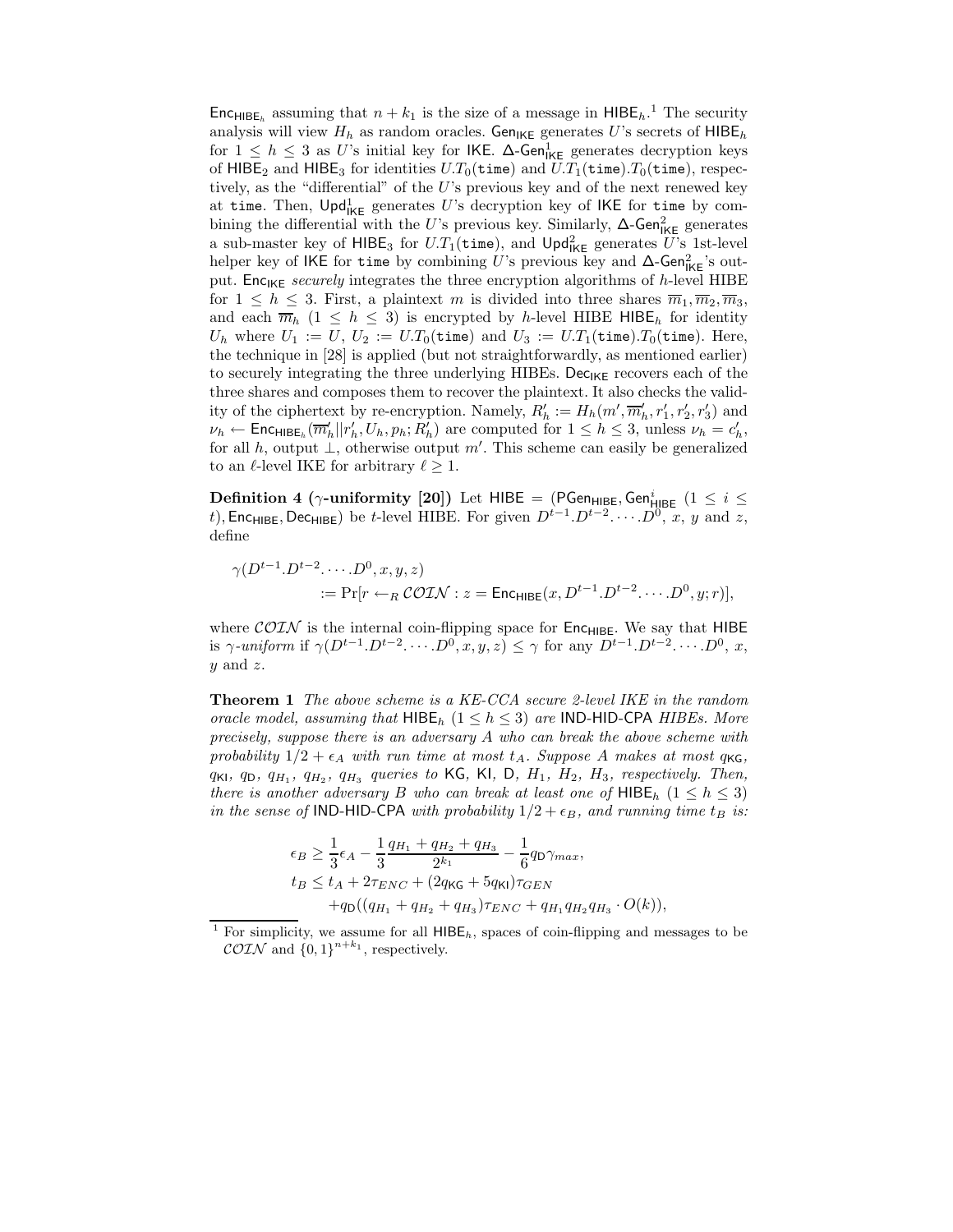*assuming that*  $\gamma_{max} = \max(\gamma_1, \gamma_2, \gamma_3)$ , HIBE<sub>i</sub> *is*  $\gamma_i$ *-uniform, and running time of* Gen*<sup>i</sup>* HIBE<sup>h</sup> *and* EncHIBE<sup>h</sup> *are at most* <sup>τ</sup>GEN *and* <sup>τ</sup>ENC *, respectively, for any* <sup>h</sup> *and* i*.*

*Proof.* See Appendix B.

**Random Oracle.** If we want to eliminate random oracle, multiple encryption technique in [12] can be extended instead of the one we used of [28] to construct a KE-CCA secure IKE, assuming that underlying HIBEs are all IND-HID-CCA in the standard model, e.g. [11, 4–6, 27], while the above construction using [28] requires only IND-HID-CPA HIBEs. Furthermore, by applying a similar method to our proposed scheme, we can construct another KE-CCA secure IKE from HIBE with only one-wayness under chosen plaintext attacks.

**"Standard" Strongly Key-Insulated Encryption.** By extending the multiple encryption technique mentioned in the above, we can construct a generic construction of a strongly secure key-insulated encryption [13] from a chosen plaintext secure IBE and a chosen plaintext secure standard public key encryption. This method can also be applied to the Cocks IBE [10] to construct a strongly secure key-insulated encryption. (The Boneh-Franklin IBE based scheme was proposed earlier in [9]).

## **5 Efficient Construction from Bilinear Mapping**

**Basic Idea.** In the previous section, we showed a construction of KE-CCA secure IKE using HIBE as a black-box. Here, we propose a construction of KE-CCA secure IKE by directly extending Gentry-Silverberg HIBE (GS-HIBE) [22] and Fujisaki-Okamoto conversion [19, 20]. The major difference between our two construction is as follows: in our specific construction, h-level HIBEs for  $1 \leq h \leq 3$ are being integrated using a homomorphic property of pairing, while our generic construction is based on multiple encryption [28]. Our specific construction is more efficient than the generic construction. Note that since our specific construction is based on a specific assumption, i.e. BDH assumption, it may lack flexibility in designing new construction in terms of security.

**Construction.** As shown in Fig. 2, a 2-level IKE  $\text{IKE} = (\text{PGen}_{\text{IKE}}, \text{Gen}_{\text{IKE}}, \Delta \text{-Gen}_{\text{IKE}}^i)$ Upd<sub>IKE</sub>  $(i = 1, 2)$ , Enc<sub>IKE</sub>, Dec<sub>IKE</sub>) can be constructed using bilinear mapping. Here, we give supplementary explanation of the Fig. 2 and give discussion on our specific construction in more details.

**PGen**<sub>IKE</sub> generates two cyclic groups  $G_1$  and  $G_2$  of prime order q and an efficiently computable mapping  $\hat{e}: G_1 \times G_1 \to G_2$  such that  $\hat{e}(aP, bQ) = \hat{e}(P, Q)^{ab}$ for all  $P, Q \in G_1$  and any positive integers a, b. This does not send all pairs in  $G_1 \times G_1$  to the identity in  $G_2$ . Also, PGen<sub>IKE</sub> chooses cryptographic hash functions  $H_1: \{0,1\}^* \to G_1, H_2: G_2 \to \{0,1\}^{n+k_1}$  and  $H_3: \{0,1\}^n \times \{0,1\}^{k_1} \to Z_q$ , where  $n$  denotes the size of the message space. The security analysis will view  $H_1, H_2, H_3$  as random oracles. It further generates master key  $s$  and its corresponding public paramter Q. Gen<sub>IKE</sub>,  $\Delta$ -Gen<sup>i</sup><sub>KE</sub> and Upd<sub>iKE</sub>  $(i = 1, 2)$  are the same as in the generic construction based on [22]. Based on the homomorphic

 $\Box$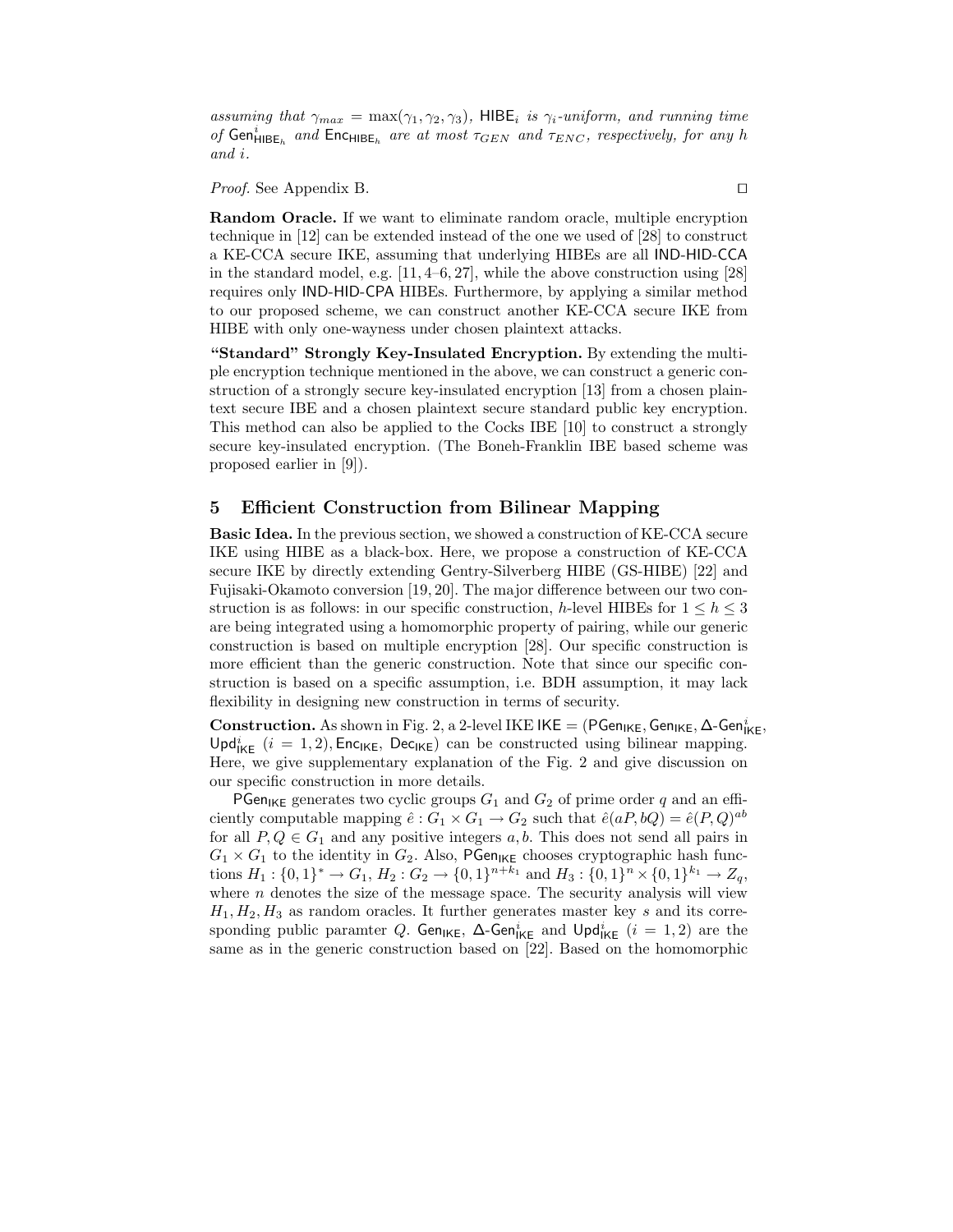| PGen <sub>IKE</sub> $(1^k)$ :                                                                                       | $\mathsf{Gen}_{\mathsf{IKE}}(s,p,U)$ :                                     |  |
|---------------------------------------------------------------------------------------------------------------------|----------------------------------------------------------------------------|--|
| set up $G_1, G_2, \hat{e}, P \in G_1$                                                                               | $P_U := H_1(U) \in G_1$                                                    |  |
| $s_1^0, s_2^1, s_3^2 \in_R Z_a$                                                                                     | $S_1^0 := s_1^0 P_U, S_2^1 := s_2^1 P_U, S_3^2 := s_3^2 P_U$               |  |
| $Q := (s_1^0 + s_2^1 + s_3^2)P$                                                                                     | $d_0^0 := (S_1^0, (\cdot, \cdot), (\cdot, \cdot, \cdot))$                  |  |
| choose $H_1$ , $H_2$ , $H_3$                                                                                        | $d_0^1 := (S_2^1, (\cdot, \cdot))$                                         |  |
| return $s := (s_1^0, s_2^1, s_3^2)$                                                                                 | $d_0^2 := S_3^2$                                                           |  |
| $p := (G_1, G_2, \hat{e}, P, Q, H_1, H_2, H_3)$<br>$\Delta\text{-Gen}_{\text{IKE}}^1(d_t^1, p, U, \text{time}):$    | return $(d_0^0, d_0^1, d_0^2)$                                             |  |
|                                                                                                                     | $\Delta$ -Gen $_{\rm IKF}^2(d_0^2, p, U, \texttt{time})$ :                 |  |
| parse $d_t^1 = (S_2^1, (S_3^1, Q_3^1))$                                                                             | parse $d_0^2 = S_3^2$                                                      |  |
| $s_2^0, s_3^0 \in_R Z_a$                                                                                            | $s_2^1 \in_R Z_a$                                                          |  |
| $P_{t_0} := H_1(U.T_1(\texttt{time}).T_0(\texttt{time}))$                                                           | $P_{t_1} := H_1(U.T_1(\text{time}))$                                       |  |
| $\hat{S}_h^0 := S_h^1 + s_h^0 P_{t_0}, \hat{Q}_h^0 := s_h^0 P, h = 2, 3$                                            | $\hat{S}_3^1 := S_3^2 + s_3^1 P_{t_1}, \hat{Q}_3^1 := s_3^1 P$             |  |
| return $\delta_{T_0(\text{time})}^0 := ((\hat{S}_2^0, \hat{Q}_2^0), (\hat{S}_3^0, \hat{Q}_3^0, Q_3^1))$             | return $\delta^1_{T_1(\text{time})} := (\hat{S}_3^1, \hat{Q}_3^1)$         |  |
| $\mathsf{Upd}_{\mathsf{IKE}}^1(d_t^0, p, \delta_{T_0(\mathtt{time})}^0)$ :                                          | $\mathsf{Upd}_{\mathsf{IKE}}^2(d_t^1, p, \delta_{T_1(\mathtt{time})}^1)$ : |  |
| parse $d_t^0 = (S_1^0, (S_2^0, Q_2^0), (S_3^0, Q_3^0, Q_3^1))$                                                      | parse $d_t^1 = (S_2^1, (S_3^1, Q_3^1))$                                    |  |
| parse $\delta_{T_0(\text{time})}^0 = ((\hat{S}_2^0, \hat{Q}_2^0), (\hat{S}_3^0, \hat{Q}_3^0, \hat{Q}_3^1))$         | parse $\delta^1_{T_1(\text{time})} = (\hat{S}_3^1, \hat{Q}_3^1)$           |  |
| return $d_t^0 := (S_1^0, (\hat{S}_2^0, \hat{Q}_2^0), (\hat{S}_3^0, \hat{Q}_3^0, \hat{Q}_3^1))$                      | return $d_{T_1(\text{time})}^1 := (S_2^1, (\hat{S}_3^1, \hat{Q}_3^1))$     |  |
| $Enc_{IKE}(m, U, p, \text{time})$ :                                                                                 |                                                                            |  |
| $P_U := H_1(U), P_{t_1} := H_1(U.T_1(\text{time})), P_{t_0} := H_1(U.T_1(\text{time}).T_0(\text{time}))$            |                                                                            |  |
| $\mu \in_R \{0,1\}^n$ , $r := H_3(\mu,m)$ , $q := \hat{e}(Q, P_U)$                                                  |                                                                            |  |
| $c := \langle rP, rP_{t_1}, rP_{t_0}, (m  \mu) \oplus H_2(q^r) \rangle$                                             |                                                                            |  |
| return $\langle c, \texttt{time} \rangle$                                                                           |                                                                            |  |
| Dec <sub>IKE</sub> $(\langle c', \mathtt{time} \rangle, d_t^0, p)$ :                                                |                                                                            |  |
| parse $c' = \langle V, V_{t_1}, V_{t_0}, W \rangle$                                                                 |                                                                            |  |
| parse $d_t^0 = (S_1^0, (S_2^0, Q_2^0), (S_3^0, Q_3^0, Q_3^1))$                                                      |                                                                            |  |
| $(m'  \mu') := W \oplus H_2(\frac{\hat{e}(S_1^0+S_2^0+S_3^0,V)}{\hat{e}(O_2^0+O_2^0,V_{to})\hat{e}(O_2^1,V_{to})})$ |                                                                            |  |
| validity check by re-encryption                                                                                     |                                                                            |  |
| return $m'$                                                                                                         |                                                                            |  |

**Fig. 2.** KE-CCA Secure IKE from Bilinear Mapping.

property of pairing,  $Enc_{IKE}$  and  $Dec_{IKE}$  integrates three HIBE encryptions into one. Although, not mentioned in Fig. 2, to protect from active attacks,  $\mathsf{Dec}_{\mathsf{IKE}}$ outputs  $\perp$  and halts if (i)  $t \neq T_0$ (time) or (ii)  $(V, V_t, V_t_0, W) \notin G_1^3 \times \{0, 1\}^{n+k_1}$ <br>or (iii) re-encryption of m' for *U* time and u' is not identical to (c' time) or (iii) re-encryption of m' for U, time and  $\mu'$  is not identical to  $\langle c', \text{time} \rangle$ .

**Theorem 2** *The above scheme is a KE-CCA secure 2-level IKE in the random oracle model assuming that a computational BDH (CBDH) problem [7, 8] is hard to solve. More precisely, we suppose there is an adversary* A *who breaks the above scheme with probability*  $1/2 + \epsilon_A$  *with run time at most*  $t_A$ *. Also, suppose that* A makes at most  $q_{\text{KG}}$ ,  $q_{\text{KI}}$ ,  $q_{\text{D}}$ ,  $q_{H_2}$ ,  $q_{H_3}$  queries to KG, KI, D,  $H_2$ ,  $H_3$ , *respectively. Then, there is another adversary who can solve the CBDH problem*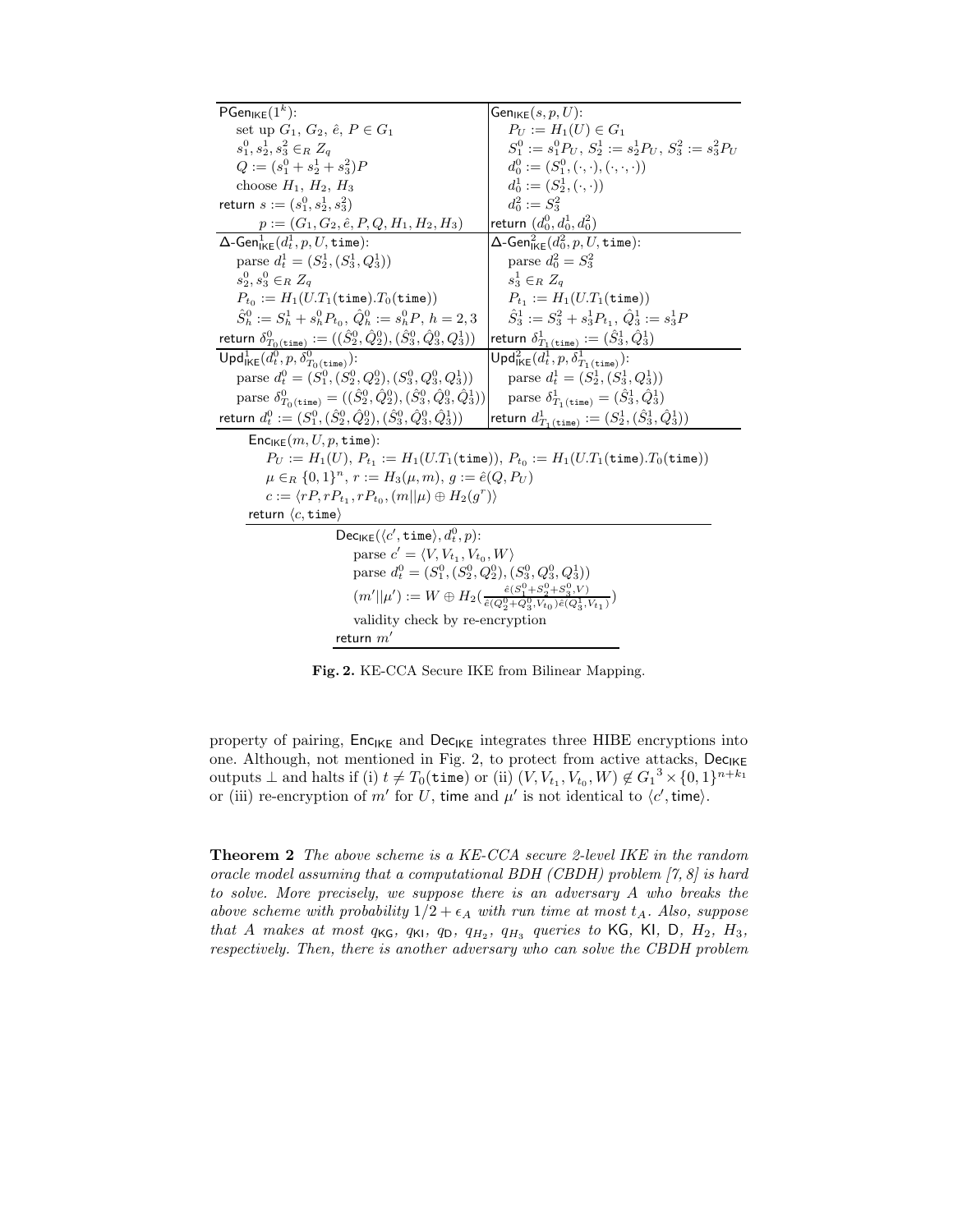*with probability*  $\epsilon_{\text{cbdh}}$  *and running time*  $t_{\text{cbdh}}$  *where* 

$$
\epsilon_{cbdh} \ge \frac{6}{e^3 q_{H_2} (3 + q_{\text{KG}} + q_{\text{Kl}})^3} \cdot (\epsilon_A - \frac{q_{H_3}}{2^{k_1}} - \frac{q_{\text{D}}}{2q}),
$$
  

$$
t_{cbdh} \le O(t_A + (2q_{\text{KG}} + 5q_{\text{Kl}}) \tau_{EXP} + q_{\text{D}} (\tau_{\hat{e}} + q_{H_3} \tau_{EXP} + q_{H_2} q_{H_3} \cdot O(k))),
$$

*assuming time for exponentiation over*  $G_1$  *is at most*  $\tau_{EXP}$ *, and time for pairing computation is at most*  $\tau_{\hat{e}}$ *.* 

Proof of the theorem is given in the full version of this paper [23].

**Efficiency.** In a pairing based scheme, the dominant factor that decides its total computation cost is the number of pairing computation carried out. For the above construction of KE-CCA secure IKE from bilinear mapping, only one and three pairing computations are required for encryption and decryption, respectively. On the other hand, for the generic construction (shown in the previous section) using [22] as the underlying HIBE, the numbers of pairing computation for encryption and decryption are three and six, respectively.

## **6 Generic HIBE from Any IBE**

As seen from our discussion given so far, HIBE serves as important role as building blocks of various cryptographic schemes including the ones that we have proposed. In this section, we show a generic construction of HIBE from arbitrary IBE that also provides a partial solution to an open problem of HIBE. We can, for example, bring the Cocks IBE [10] to construct an HIBE, also implying that hereafter a new construction of an IBE is ever proposed, it can also be converted to construct an HIBE. For the security definition, we introduce partial collusion resistance (i.e. IND-*w*HID-CCA) [24] instead of full collusion resistance (i.e. IND-HID-CCA) [22]. The security definition is more relaxed but our contribution is significant as this is the first generic HIBE construction built from an arbitrary IBE. In this section, for simplicity, we show a construction of a 2-level HIBE, but it can also be extended for a *t*-level HIBE for  $t > 2$ .

**Security Definition.** Our construction of a generic HIBE proposed here is based on the security definition of [24]. Particularly, for our 2-level construction of HIBE, it is collusion free for the users (in the lower domain), but has polynomial-sized collusion threshold  $w$  for the sub-PKGs (in the higher domain), where  $w = O(\text{poly}(k))$  and k is a security parameter.

**Cover Free Family.** We use cover free family (CFF) [17] as a building block, similar to the generic construction of key-insulated encryption [13]. Reminding that, method used in [13] only addresses chosen plaintext security, and cannot be applied straightforwardly to construct a chosen ciphertext secure HIBE.

**Definition 5 (CFF)** Let  $L := \{\ell_1, \ell_2, \cdots, \ell_u\}$  and  $F = \{F_1, \cdots, F_v\}$  be a family of subsets of L. We call  $(L, F)$  an  $(u, v, w)$ -cover free family (CFF) if for all  $F_i \in F, F_i \not\subset F_{j_1} \cup \cdots \cup F_{j_w}$  for any  $F_{j_{\kappa}} (\neq F_i) \in F, \, \kappa \in \{1, ..., w\}.$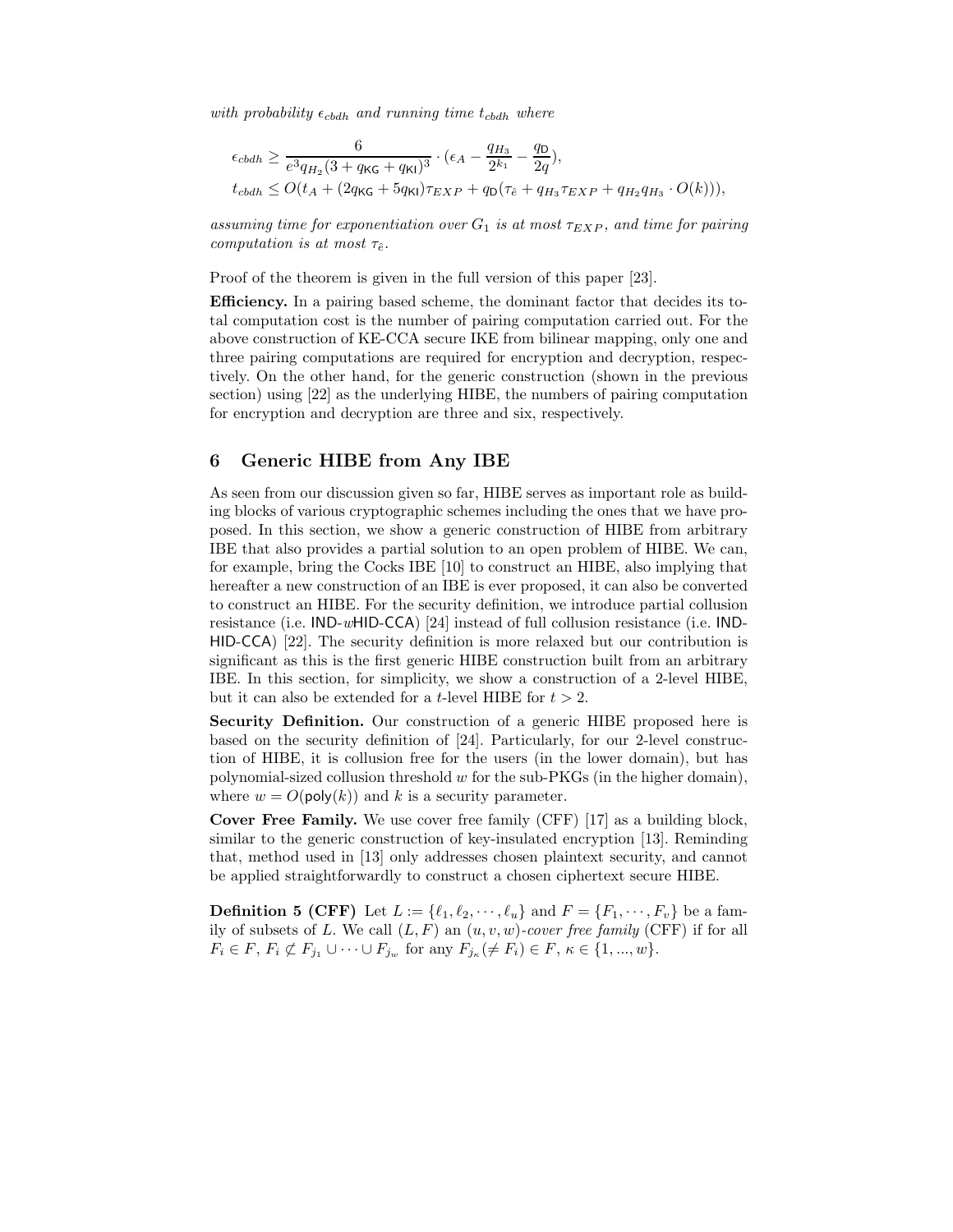$PGen_{HIBE}(1^k)$ : generate  $(u, v, w)$ -CFF  $(L, F)$  $(s_i, p_i) \leftarrow \mathsf{PGen}_{\mathsf{IBE}}(1^k), 1 \leq i \leq u$ choose  $H: \{0,1\}^* \to F$  and  $H_i: \{0,1\}^{2n+ik_1} \to \mathcal{CON}, 1 \leq i \leq u$ return  $s := \{s_i\}_{1 \le i \le u}$  and  $p := (H, \{p_i, H_i\}_{1 \le i \le u})$  $\overline{\mathsf{Gen}^2_{\mathsf{HIBE}}(D^1,s,p)}$ :  $\frac{2}{\mathsf{HIBE}}(D^1, s, p)$ : **Gen**<sup>1</sup>HIBE</sub> $(D^1.D^0, s_{D^1}, p)$ : parse  $s = \{s_i\}_{1 \le i \le u}$  parse  $s_{D1} = \{s_i\}_{i \in F_{D1}}$ <br>  $F_{D1} := H(D^1) \in F$   $s_{i,D^1,D^0} \leftarrow$  Gen<sub>IBE</sub> $(D^1)$ .  $\mathcal{S}_{i,D^1,D^0} \leftarrow \mathsf{Gen}_{\mathsf{IBE}}(\tilde{D^1}.D^0, s_i, p_i), \, i \in F_{D^1}$  $\text{return } s_{D1} := \{s_i\}_{i \in F_{D1}}$  return  $s_{D^1,D^0} := \{s_{i,D^1,D^0}\}_{i \in F_{D^1}}$  $\overline{\mathsf{Enc}_{\mathsf{HIBE}}(m, D^0. D^1, p)}$ :  $F_{D^1} := H(D^1) \in F$  $\overline{m_i} \in R$  {0, 1}<sup>n</sup>,  $i \in F_{D^1}$  such that  $\bigoplus_{i \in F_{D^1}} \overline{m_i} = m$  $r_i$  ∈<sub>*R*</sub> {0, 1}<sup>*k*<sub>1</sub></sup>, *i* ∈ *F*<sub>*D*<sup>1</sup></sub>  $c_i \leftarrow \mathsf{Enc}_{\mathsf{IBE}}(\overline{m}_i || r_i, D^0 \cdot D^1, p_i; H_i(m, \overline{m}_i, R)), i \in F_{D^1}$ return  $c := \{c_i\}_{i \in F_{D1}}$  $Dec_{HIBE}(c', s_{D^1, D^0}, p)$ : parse  $c' = \{c'_i\}_{i \in F_{D^1}}$ parse  $s_{D^1,D^0} = \{s_{i,D^1,D^0}\}_{i \in F_{D^1}}$  $(\overline{m}'_i||r'_i)$  ← Dec<sub>IBE</sub> $(c'_i, s_{i,D^1,D^0}, p_i)$ ,  $i \in F_{D^1}$  $m' := \oplus_{i \in F_{D^1}} \overline{m}'_i$ validity check by re-encryption return  $m'$ 

**Fig. 3.** Generic Construction of Partially Collusion Resistant HIBE.

It should be noted that there exist nontrivial constructions of CFF with  $u =$  $O(w^2 \log v)$  and  $#F_i = O(w \log v)$   $(1 \leq i \leq v)$ . In the following, we assume  $\#F_1 = \#F_2 = \cdots = \#F_v = \hat{u}$  for some  $\hat{u}$  and  $\# \{F_i | \ell_j \in F_i \in F\} \geq [v\hat{u}/u]$  for all  $\ell_j \in L$ . Concrete methods for generating CFF are given in [18].

**Construction.** Fig. 3 shows a generic construction of a chosen ciphertext secure 2-level HIBE with partial collusion resistance from an arbitrary IND-ID-CPA IBE using CFF. Here, we give supplementary explanation of the Fig. 3 and give discussion on our generic construction of HIBE in more details.

Let  $IBE = (PGen_{IBE}, Gen_{IBE}, Enc_{IBE}, Dec_{IBE})$  be standard IBE (i.e. 1-level  $\rm HIBE$ ). Then, 2-level  $\rm HIBE$   $\sf HIBE$   $=$  (PGen<sub>HIBE</sub>, Gen $^i_{\sf HIBE}$   $(i=1,2)$ , Enc<sub>HIBE</sub>, Dec<sub>HIBE</sub>) can be constructed as follows.

**PGen<sub>HIBE</sub>** generates  $(u, v, w)$ -CFF  $(L, F)$  and u pairs of master key and public parameter of IBE where  $L = \{1, \dots, u\}$ ,  $u = O(\text{poly}(k))$ ,  $v = O(\exp(k))$  and  $w = O(\text{poly}(k))$ . For hash functions, *n* denotes the size of a message of HIBE, and  $\mathcal{COIN}$  represents the internal coin-flipping space of  $\mathsf{Enc}_{\mathsf{IBE}}$ , assuming that  $n + k_1$  is the size of a message in IBE. The security analysis will view H and  $H_i$  ( $1 \leq i \leq u$ ) as random oracles. Gen<sup>2</sup><sub>HIBE</sub> picks master keys corresponding to  $F_{D^1}$ . Gen<sub>HIBE</sub> generates IBE decryption keys by using  $s_{D^1} = \{s_i\}_{i \in F_{D^1}}$ . Enc<sub>HIBE</sub> encrypts m with encryption algorithms which correspond to  $F_{D^1}$  where R is a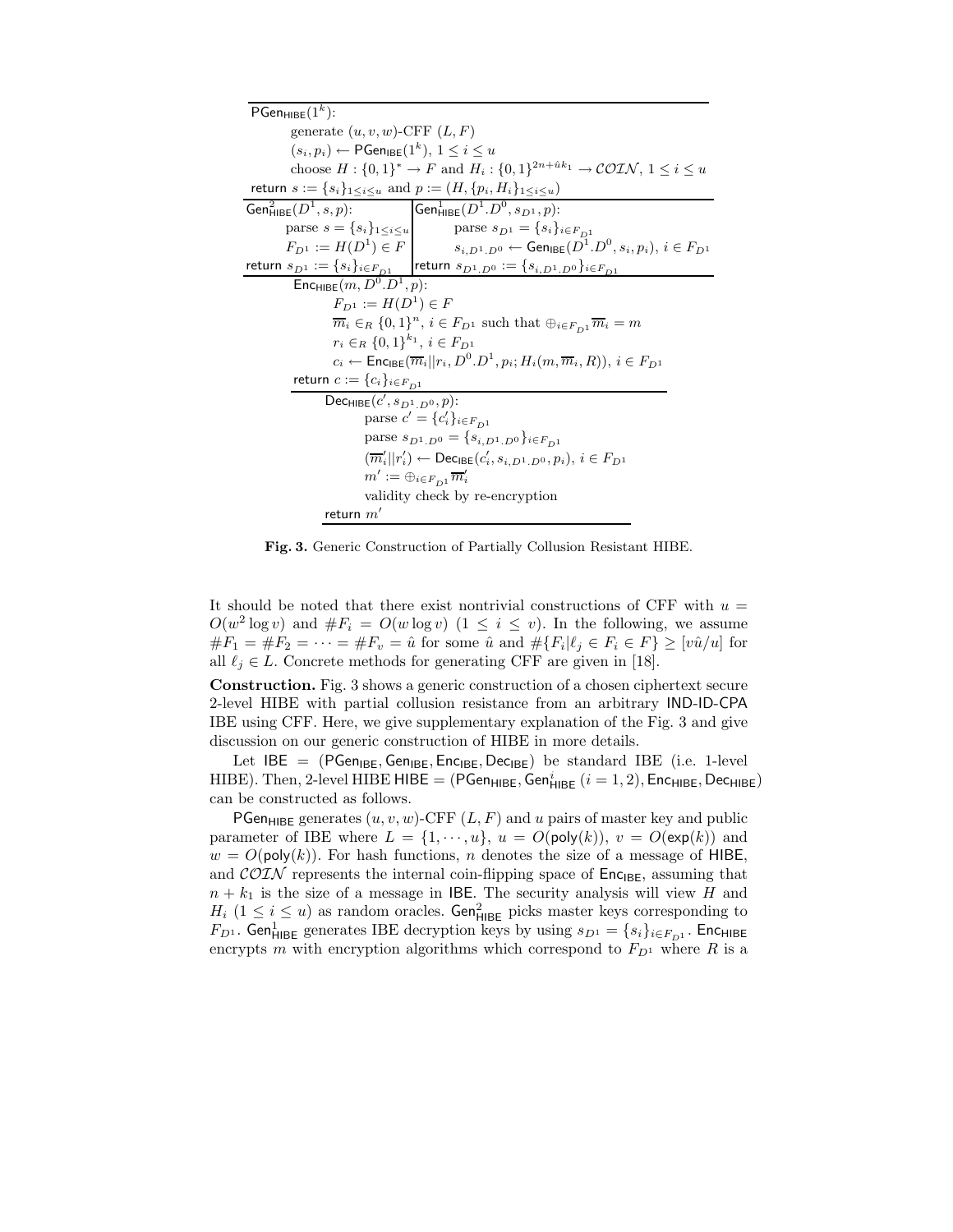concatenation of all  $r_i$  arranged in increasing order of i for  $i \in F_{D^1}$ . Dec<sub>HIBE</sub> decrypts all  $c'_i$  for  $i \in F_{D^1}$ . Then, it re-encrypts m' with  $\overline{m}'_i$  and  $r'_i$ . Unless the encryption result is identical to c', Dec<sub>HIBE</sub> outputs  $\perp$ , otherwise, outputs m'.

**Theorem 3** *The above scheme is* IND-wHID-CCA *in the random oracle model, with a restriction that an adversary is allowed to query sub-PKGs' keys at most* w *times, assuming that* IBE *is* IND-ID-CPA*. More precisely, assume an adversary* A who breaks the above scheme with probability  $1/2 + \epsilon_A$  with run time at most  $t_A$  and that A makes at most  $q_{\mathsf{KG}}, q_{\mathsf{D}}, q_{H_i}$  queries to KG, D,  $H_i$   $(1 \leq i \leq u)$ , *respectively. Then, there is another adversary* B *who can break* IBE *in the sense of* **IND-ID-CPA** *with probability*  $1/2 + \epsilon_B$  *and running time*  $t_B$  *where* 

$$
\epsilon_B \ge \frac{\hat{u}}{u^2} (\epsilon_A - \frac{q_{all}}{2^{k_1}} - \frac{\gamma q_D}{2}),
$$
  
\n
$$
t_B \le t_A + \hat{u}\tau_{ENC} + q_{\mathsf{KG}}\hat{u}\tau_{GEN} + q_D(q_{\varSigma}\tau_{ENC} + q_{\varPi} \cdot O(k)),
$$

 $and\ q_{all} := \sum_{1 \leq i \leq u} q_{H_i}, q_{\Sigma} := \max_{\{i_1, \dots, i_{\hat{u}}\} \subseteq \{1, \dots, u\}} (\sum_{i \in \{i_1, \dots, i_{\hat{u}}\}} q_{H_i}) \ and \ q_{\Pi} :=$  $\max_{\{i_1,\cdots,i_u\}\subseteq\{1,\cdots,u\}}(\prod_{i\in\{i_1,\cdots,i_u\}}q_{H_i}),$  assuming that **IBE** *is*  $\gamma$ -uniform, and run*ning time of* Gen<sub>IBE</sub> *and* Enc<sub>IBE</sub> *is at most*  $\tau_{GEN}$  *and*  $\tau_{ENC}$ *, respectively.* 

Proof of the theorem is given in the full version of this paper [23].

#### **Acknowledgment**

We would like to thank Steven Galbraith, Craig Gentry and Phil MacKenzie for their helpful comments and discussions. We also thank anonymous reviewers for their invaluable comments.

### **References**

- 1. S.S. Al-Riyami and K.G. Paterson, "Certificateless public key cryptography," Proc. of Asiacrypt'03, pp.452-473, 2003.
- 2. J. Baek and Y. Zheng, "Identity-based threshold decryption," Proc. of PKC'04, pp.262-276, 2004.
- 3. M. Bellare, A. Desai, E. Jokipii and P. Rogaway, "A concrete security treatment of symmetric encryption," Proc. of FOCS'97, pp.394-403, 1997.
- 4. D. Boneh and X. Boyen, "Efficient selective-ID secure identity-based encryption without random oracles," Proc. of Eurocrypt'04, pp.223-238, 2004.
- 5. D. Boneh and X. Boyen, "Secure identity based encryption without random oracles," Proc. of Crypto'04, pp.443-459, 2004.
- 6. D. Boneh, X. Boyen and E.-J. Goh, "Hierarchical identity based encryption with constant size ciphertext." Proc. of Eurocyrpt'05, pp.440-456, 2005.
- 7. D. Boneh and M. Franklin, "Identity-based encryption from the Weil pairing," Proc. of Crypto'01, pp.213-229, 2001.
- 8. D. Boneh and M. Franklin, "Identity-based encryption from the Weil pairing," SIAM J. of Computing, vol. 32, no. 3, pp.586-615, 2003 (full version of [7]).
- 9. M. Bellare and A. Palacio, "Protecting against key exposure: strongly key-insulated encryption with optimal threshold," available at http://eprint.iacr.org/2002/064/ .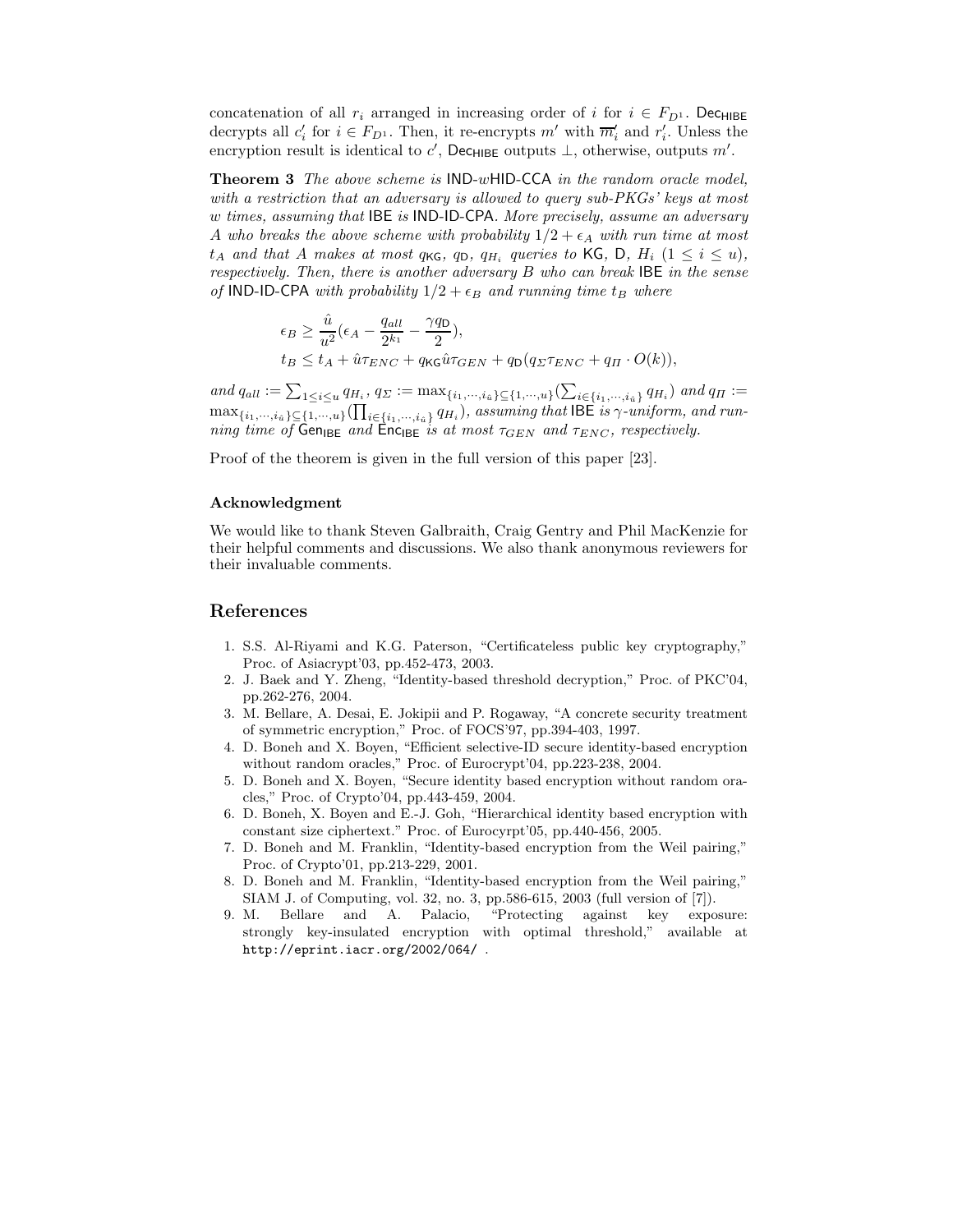- 10. C. Cocks, "An identity based encryption scheme based on quadratic residues," Proc. of IMA Int. Conf. 2001, Coding and Cryptography, pp. 360-363, 2001.
- 11. R. Canetti, S. Halevi and J. Katz, "A forward secure public key encryption scheme," Proc. of Eurocrypt'03, pp.255-271, 2003.
- 12. Y. Dodis and J. Katz, "Chosen-ciphertext security of multiple encryption," Proc. of TCC'05, pp.188-209, 2005.
- 13. Y. Dodis, J. Katz, S. Xu and M. Yung, "Key-insulated public key cryptosystems," Proc. of Eurocrypt'02, pp.65-82, 2002.
- 14. Y. Dodis, M. Franklin, J. Katz, A. Miyaji and M. Yung, "Intrusion-resilient public-key encryption," Proc. of CT-RSA'03, pp.19-32, 2003.
- 15. Y. Dodis, M. Franklin, J. Katz, A. Miyaji and M. Yung, "A generic construction for intrusion-resilient public-key encryption," Proc. of CT-RSA'04, pp.81-98, 2004.
- 16. Y. Dodis and M. Yung, "Exposure-resilience for free: the hierarchical ID-based encryption case," Proc. IEEE Security in Storage Workshop 2002, pp.45-52, 2002.
- 17. P. Erdös, P. Frankl and Z. Furedi, "Families of finite sets in which no sets is covered by the union of two others," J. of Combin. Theory Ser. A 33, pp.158-166, 1982.
- 18. P. Erdös, P. Frankl and Z. Furedi, "Families of finite sets in which no sets is covered by the union of r others," Israel Journal of Math., 51, pp.79-89, 1985.
- 19. E. Fujisaki and T. Okamoto, "How to enhance the security of public-key encryption at minimum cost," Proc. of PKC'99, pp.53-68, 1999.
- 20. E. Fujisaki and T. Okamoto, "Secure integration of asymmetric and symmetric encryption schemes," Proc. of Crypto'99, pp.537-554, 1999.
- 21. C. Gentry, "Certificate-based encryption and the certificate revocation problem," Proc. of Eurocrypt'03, pp.272-293, 2003.
- 22. C. Gentry and A. Silverberg, "Hierarchical ID-based cryptography," Proc. of Asiacrypt'02, pp.548-566, 2002.
- 23. Y. Hanaoka, G. Hanaoka, J. Shikata and H. Imai, "Identity-based hierarchical strongly key-insulated encryption and its application," available at http://eprint.iacr.org/2004/338/.
- 24. J. Horwitz and B. Lynn, "Toward hierarchical identity-based encryption," Proc. of Eurocrypt'02, pp.466-481, 2002.
- 25. A. Shamir, "Identity-based cryptosystems and signature schemes," Proc. of Crypto'84, pp.47-53, 1985.
- 26. S. Shinozaki, T. Itoh, A. Fujioka and S. Tsujii, "Provably secure key-update schemes in identity-based systems," Proc. of Eurocrypt'90, pp.16-30, 1990.
- 27. B. Waters, "Efficient identity based encryption without random oracles," Proc. of Eurocrypt'05, pp.114-127, 2005.
- 28. R. Zhang, G. Hanaoka, J. Shikata and H. Imai, "On the security of multiple encryption or  $CCA$ -security +  $CCA$ -security =  $CCA$ -security?" Proc. of PKC'04, pp.360-374, 2004.

#### **Appendix A: Formal Security Definitions for HIBE**

Here, we give a formal security definition of hierarchical identity-based encryption (HIBE). The definition runs parallel with [22] and [24] which is the hierarchical extension of Boneh and Flanklin's IBE [7, 8].

Regarding chosen ciphertext attacks, we address the following three types of oracles: First, is a *key generation oracle* KG which on input  $D^{t-1} \cdot D^{t-2} \cdot \cdots \cdot D^{i}$ ,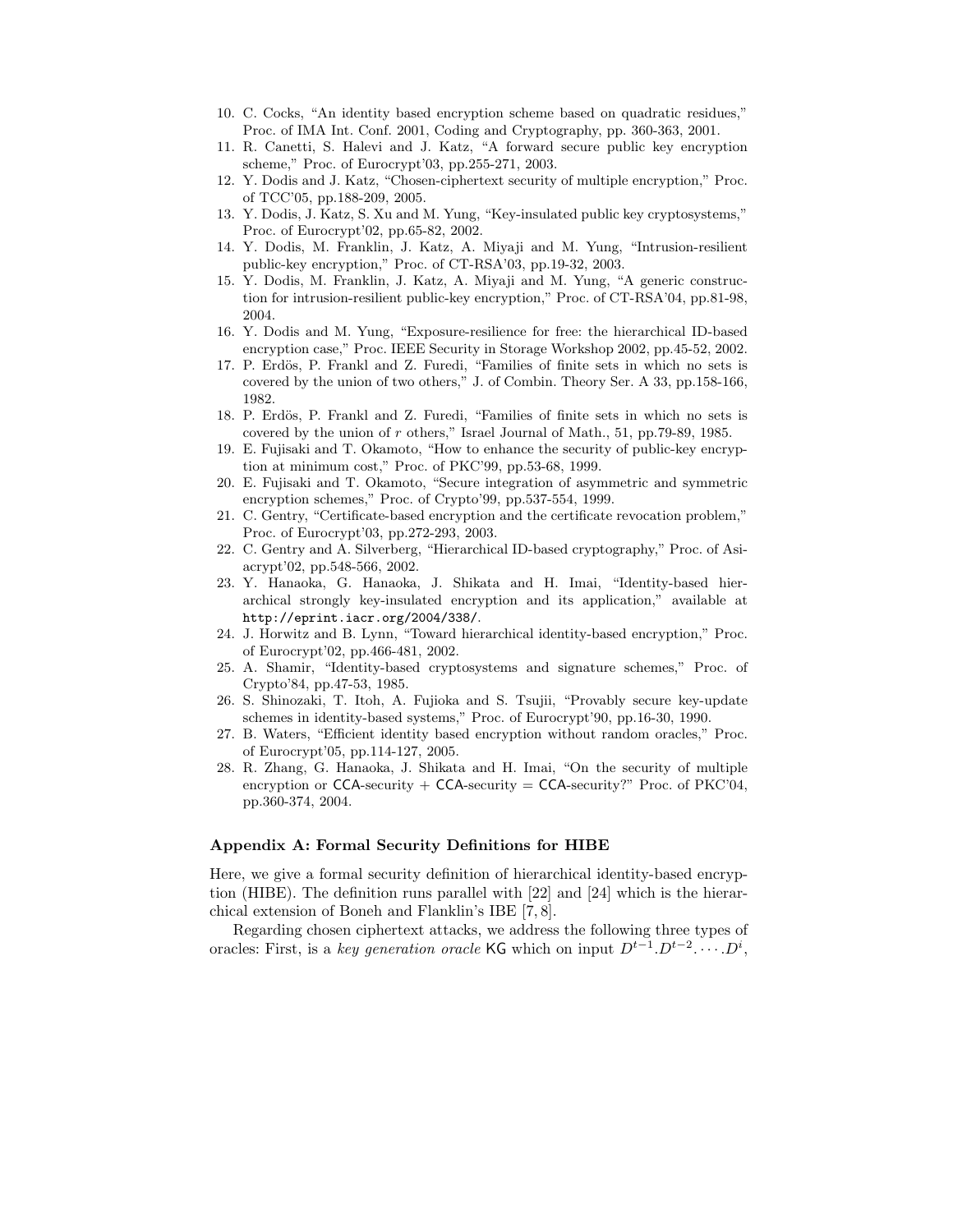returns  $D^{t-1} \cdot D^{t-2} \cdot \cdot \cdot \cdot D^{i}$ 's secret  $s_{D^{t-1} \cdot D^{t-2} \cdot \cdot \cdot \cdot D^{i}}$  for  $0 \leq i \leq t-1$ . Next, is a *left-or-right encryption oracle* LR which for a given user  $D^{*,t-1}.D^{*,t-2}. \cdots D^{*,0}$ and equal length messages  $m_0, m_1$ , picks  $b \in_R \{0, 1\}$  and returns a *challenge ciphertext* c :=  $\overrightarrow{\text{Enc}}_{HIBE}(D^{*,t-1}, D^{*,t-2}, \cdots, D^{*,0}, m_b, p)$ . This models an encryption request of an adversary who can pick a target's identity and a message pair of his choice. Finally, the adversary is allowed access to a *decryption oracle* D, which on input  $D^{t-1} \cdot D^{t-2} \cdot \cdot \cdot \cdot D^0$  and a ciphertext c, returns a decryption result of c using  $s_{D^{t-1},D^{t-2},\dots,D^0}$ . This models the chosen ciphertext attack. Also, if considering only chosen plaintext attacks, any access to D is prohibited while accesses to KG and LR remain permitted. An adversary may query the three oracles adaptively in any order he wants, subject to the restriction that he makes only one query to the left-or-right oracle. Let  $D^{*,t-1}.D^{*,t-2}. \cdots .D^{*,0}$  be the user's identifier of this query and let  $c^*$  denote the challenge ciphertext returned by the left-or-right oracle in response to this query. The adversary succeeds by guessing the value b. A HIBE is considered secure, if any probabilistic polynomial time adversary has success probability negligibly close to 1/2.

**Definition 6** Let  $H$ IBE = (PGen<sub>HIBE</sub>, Gen $_{H$ <sub>IBE</sub> (1  $\leq i \leq t$ ), Enc<sub>HIBE</sub>, Dec<sub>HIBE</sub>) be a hierarchical identity-based encryption scheme. Define adversary  $A$ 's succeeding probability in the above chosen ciphertext attack game as:

$$
\begin{aligned} \mathsf{Succ}_{A,\mathsf{HIBE}} &:= \Pr[(s,p) \leftarrow \mathsf{PGen}_{\mathsf{HIBE}}(1^k); b \in_R \{0,1\}; \\ b' \leftarrow A^{\mathsf{KG}(\cdot,s,p),\mathsf{LR}(\cdot,\cdot,\cdot,s,p),\mathsf{D}(\cdot,\cdot,s,p)}: b' = b], \end{aligned}
$$

where any element in  $\{(D^{*,t-1}.D^{*,t-2}. \cdots D^{*,i}: 0 \le i \le t-1)\}\)$  is never asked to KG and A is not allowed to query  $D(D^{*,t-1}.D^{*,t-2}.\cdots D^{*,0}, c^*, s, p)$  if  $c^*$  is returned by LR. Then, HIBE is

- **–** IND-HID-CCA if |SuccA,HIBE − 1/2| is negligible for any probabilistic polynomial time adversary A (particularly, we call IND-ID-CCA if  $t = 1$ ),
- **–** IND-HID-CPA if |SuccA,HIBE − 1/2| is negligible for any probabilistic polynomial time adversary  $\vec{A}$  who is not allowed to submit any query to  $\vec{D}$  at all (particularly, we call IND-ID-CPA if  $t = 1$ ),
- **–** IND-wHID-CCA if |SuccA,HIBE − 1/2| is negligible for any probabilistic polynomial time adversary  $A$  who is allowed to submit queries to  $KG$  at most  $w$ times for given layers in the hierarchy  $(A$  is also allowed to submit unlimited number of queries to KG for at least one layer),
- **–** IND-wHID-CPA if |SuccA,HIBE − 1/2| is negligible for any probabilistic polynomial time adversary  $A$  who is allowed to submit queries to  $\textsf{KG}$  at most  $w$ times for given layers in the hierarchy, but no query to  $D$  is permitted  $(A$  is also allowed to submit unlimited number of queries to KG for at least one layer).

Next, we give concrete examples for the above  $IND-wHID-CCA$  and  $IND-wHID-$ CPA. Suppose we have a 2-level HIBE which includes a root-PKG layer, a sub-PKG layer and a user layer. The sub-PKG layer is set as the special layer in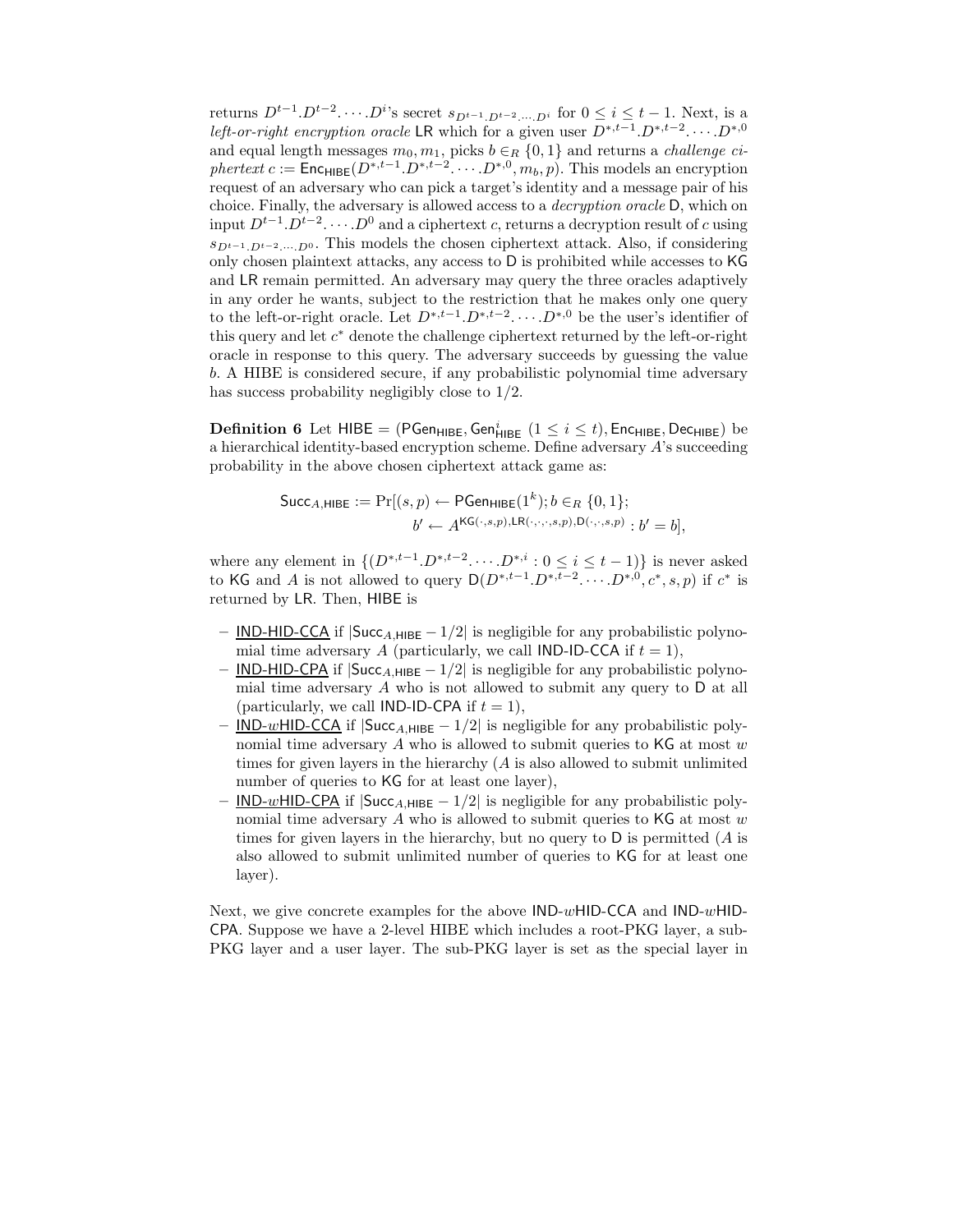which the number of queries from the adversary is bounded. In the  $IND-wHID$ -CCA (or IND-wHID-CPA) setting, an adversary is allowed to ask the sub-PKGs' keys for at most w times while allowing unlimited number of user's decryption keys to be exposed. In addition to KG, the adversary is allowed access to D also when considering the IND-wHID-CCA setting.

### **Appendix B: Proof of Theorem 1**

Here, we prove KE-CCA security for our generic construction. We construct an adversary B who can break at least one of underlying HIBEs in the sense of IND-HID-CPA by using another adversary  $A$  who is able to break KE-CCA security of the proposed IKE.

For given public parameters  $p_h$  (1  $\leq h \leq 3$ ) which corresponds to HIBE<sub>h</sub>, respectively, B chooses  $i' \in \{0, 1, 2\}$  and computes  $\mathsf{PGen}_{\mathsf{HIBE}_h}(\hat{1}^k) = (s'_h, p'_h)$  for  $1 \leq h \leq 3$ ,  $h \neq i' + 1$ . Also, B sets  $(p_1, p'_2, p'_3)$ ,  $(p'_1, p_2, p'_3)$  and  $(p'_1, p'_2, p_3)$  for  $i' = 0, 1$  and 2, respectively, as (part of) public parameter of IKE and sends it to  $A$ . On  $A$ 's requests for the oracles,  $B$  answers to them following the next simulation:

SIMULATION OF LR. For an LR oracle query  $U^*$ , time<sup>\*</sup>,  $m_0$ ,  $m_1$  from A, B simulates IKE's LR oracle as follows. First, B sets  $a = i' + 1$ . For all  $h (1 \le h \le 3, h \ne$ a), B picks  $\overline{m}_h \in_R \{0,1\}^n$  and  $r_h \in_R \{0,1\}^{k_1}$  such that  $\bigoplus_{1 \leq h \leq 3, h \neq a} \overline{m}_h = \alpha$  for  $\alpha \in_R \{0,1\}^n$ . Also, B sets  $\overline{m}_{a,0} = m_0 \oplus \alpha$  and  $\overline{m}_{a,1} = m_1 \oplus \alpha$ . Then, B picks  $r_{a,j} \in_R \{0,1\}^{k_1}$  for  $j = 0,1$ , and sets  $U_1^* = U^*, U_2^* = U^*.T_0(\text{time}^*)$  and  $U_1^* = U^*.T_1(\text{time}^*)$   $T_2(\text{time}^*)$   $\Delta$  lso  $R$  sends  $U_1^*$   $(\overline{m}_{a,2}|_{X}^* )$   $(\overline{m}_{a,1}|_{X}^* )$  to  $U_3^* = U^*.T_1(\text{time}^*).T_0(\text{time}^*).$  Also, B sends  $U_a^*, (\overline{m}_{a,0}||r_{a,0}), (\overline{m}_{a,1}||r_{a,1})$  to  $B_i^*$  own LR oracle which corresponds to HIRE and the oracle returns challenge  $B$ 's own LR oracle which corresponds to  $HIBE_a$ , and the oracle returns challenge ciphertext  $c_a^*$ . Next, B encrypts  $(\overline{m}_h || r_h)$  by the encryption algorithm of  $HIBE_h$ with  $p'_h$  and  $U_h^*$ , and produces challenge ciphertexts  $c_h^*$  for  $1 \leq h \leq 3$ ,  $h \neq a$ . Finally, B returns  $\langle (c_1^*, c_2^*, c_3^*)$ , time<sup>\*</sup> $\rangle$  to A. Note that B's goal is to distinguish the underlying plaintext of  $c^*$ the underlying plaintext of  $c_a^*$ .

SIMULATION OF  $H_h$ . For  $H_h$  ( $1 \leq h \leq 3$ ) oracle queries, B returns random values if the query has never been asked before, otherwise  $B$  returns the same value as before. If a  $H_h$  query is identical to  $(m_{b'}, \overline{m}_h, \omega_1, \omega_2, \omega_3)$  such that  $\omega_a = r_{a,b'}$ and  $\omega_h = r_h \ (1 \leq h \leq 3, \ h \neq a)$  for some  $b' \in \{0,1\}$  (here,  $\overline{m}_a$  means  $\overline{m}_{a,b'}$ ), B outputs  $\langle b', a \rangle$  and halts.

SIMULATION OF  $KG$ . It is clear that for any of the  $KG$  queries,  $B$  can answer it perfectly by asking  $B$ 's own KG oracles. More precisely, on  $A$ 's request for a KG oracle query  $U(\neq U^*)$ , B can ask U to B's KG oracle corresponding to  $HISE_a$ , as well as run user-secret generation algorithms of  $HIBE_h$  with master key  $s'_h$  for  $1 \leq h \leq 3$ ,  $h \neq a$ . Then, B produces  $d_0^i$  for  $0 \leq i \leq 2$  by using these results and return  $(d_0^0, d_0^1, d_0^2)$ .

SIMULATION OF KI. Interestingly, answers to  $A$ 's KI oracle query can be perfectly simulated by  $B$  when  $i'$  is the "special level" (see Def. 2) chosen by  $A$ . Namely, B can perfectly answer any KI oracle query by using B's own KG oracles which corresponds to  $HIBE_a$  and master keys  $s'_h$   $(1 \leq h \leq 3, h \neq a)$  which correspond to HIBE<sub>h</sub>. It should be noticed that the simulation is perfect even if  $U = U^*$ .